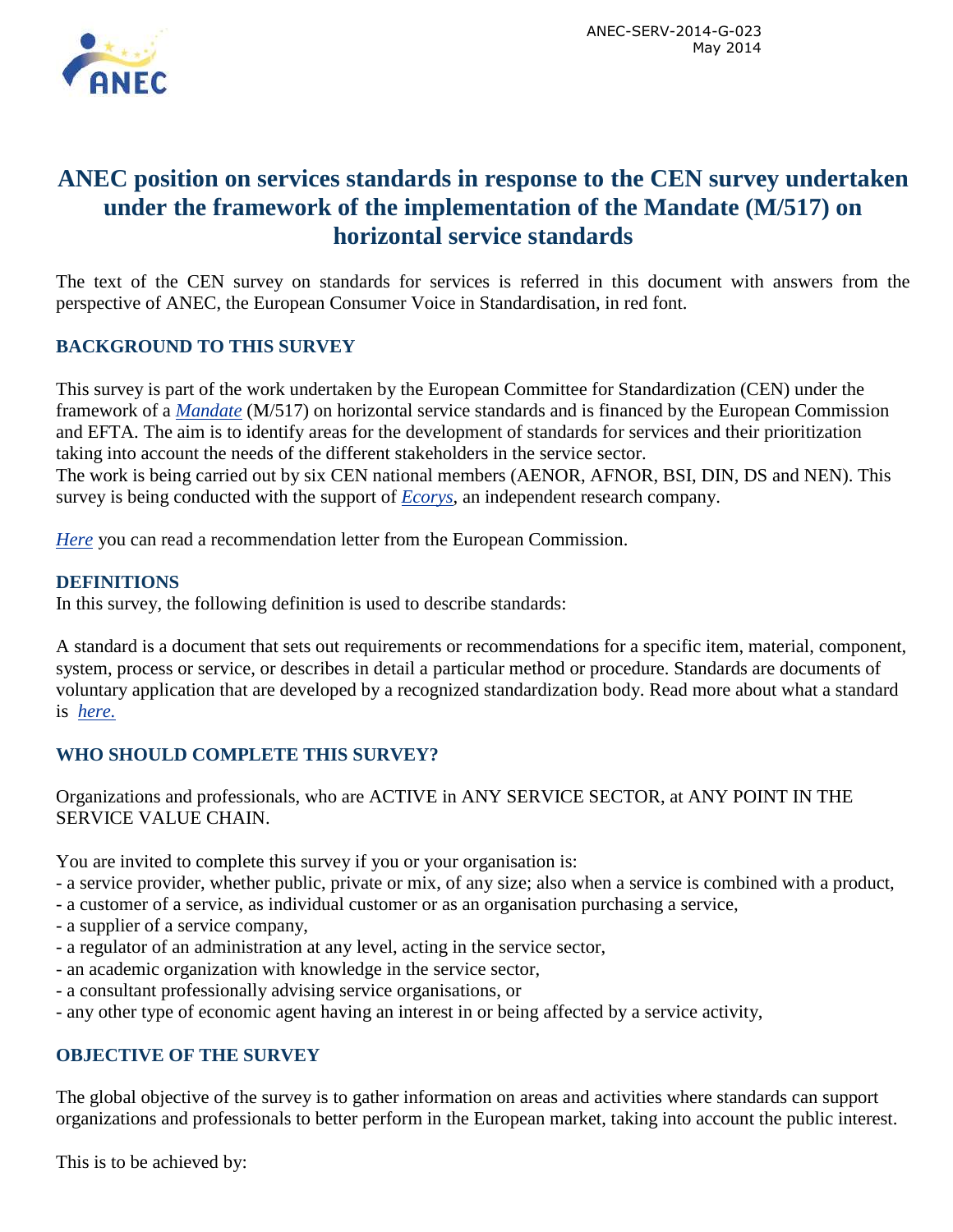ANEC-SERV-2014-G-023 May 2014



- finding out which existing standards for services are widely known and used,
- identifying in which service areas there is most need or demand for new standards
- identifying areas in which standards are most likely to have a beneficial effect

- defining the criteria for a methodology that will help to ensure that the needs of all stakeholders are met by the new standards,

- understanding the potential benefits of standards for services,
- understanding any negative implications and barriers to the greater use of standards.

## **WHY SHOULD I ANSWER THIS SURVEY?**

By filling in this survey you will be helping to:

- influence coming policies/measures relevant to your sector of activity,
- share your experiences and views of standardization in services,

- guide future stages of the *[mandate](ftp://ftp.cencenelec.eu/CEN/WhatWeDo/Fields/Services/M517.pdf)* and help to ensure that this work is carried out in line with the needs and expectations of the organizations most directly affected.

#### **DATA PROTECTION**

All information will be processed and held in accordance with data protection requirements, including Regulation (EC) No 45/2001 of the European Parliament and of the Council of 18 December 2000 on the protection of individuals with regard to the processing of personal data by the institutions and bodies of the Community and on the free movement of such data.

The survey is hosted by NEBU *[http://www.nebu.com](http://www.nebu.com/)*. All data collected is stored in their secure data centres in compliance with ISO 9001 and ISO 27001, as well as with applicable national laws regarding the confidentiality of personal data.

All responses will be analysed and reported anonymously and no personal data will be published or shared with third parties by the institutions and bodies of the Community, its contractors or suppliers.

If you wish to move back through the survey at any time please use the back button at the bottom of each page **not** the back button on your browser.

Please submit your completed survey by the **28th of May 2014**.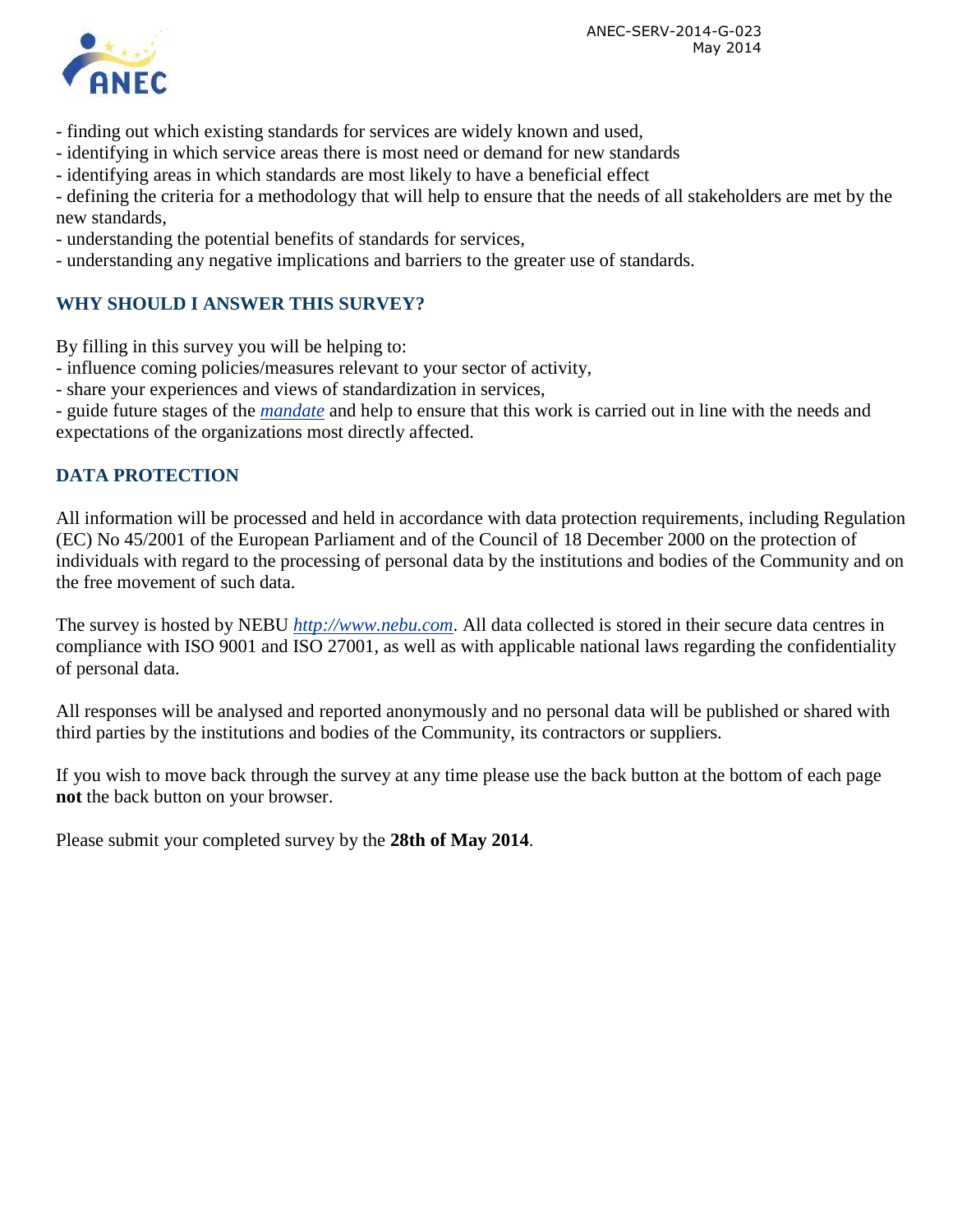

## Q1 **SECTION 1 – YOUR INVOLVEMENT IN STANDARDISATION**

#### **What type of involvement does your organisation have in standardisation for services? (Select all that apply)**

- $\triangleright$  The development or writing of standards
- Assessment, testing or certification against standards
- $\Box$  Using standards in the design or provision of services
- $\Box$  Taking account of standards when buying or procuring services
- $\Box$  None of the above

## Q2

#### **Are you aware of any of the following standards of services that can be used in your organisation's areas of activity? Please, choose from the list below. (Select all that apply)**

- CEN/TS 99001:2008 Business support Support services provided to small enterprises Terminology, quality and performance
- $\Box$  CWA 15581:2006 Guidelines for e-Invoicing service providers
- CWA 15847:2008 Innovation, coordination and collaboration in service driven manufacturing supply chains. Reference model for industrial services
- $\Box$  CWA 16026:2009 Standardisation of online dispute resolution tools
- $\Box$  CWA 16050:2009 A framework for the emerging network infrastructure of e-invoice service providers throughout Europe
- $\Box$  EN 31010 Risk management Risk assessment techniques
- $\Box$  ISO 10001:2007 Codes of conduct guidelines
- $\Box$  ISO 10002:2004 Complaints handling guidelines
- $\overline{1}$  ISO 10003:2007 Dispute resolution guidelines
- $\Box$  ISO 10377:2013 Consumer product safety Guidelines for suppliers
- $\Box$  ISO 10393:2013 Consumer product recall Guidelines for suppliers
- $\Box$  ISO 10667-2:2011 Assessment service delivery. Procedures and methods to assess people in work and
- organizational settings. Requirements for service providers
- $\blacksquare$  ISO 14452:2012 Network services billing Requirements
- $\Box$  ISO 21500 Guidance on project management
- $\Box$  BP X50-745 Quality information services for young people
- $\Box$  BP X50-762 Training and tailor-made services for adults Service commitments
- $\Box$  BS 11000-1 Collaborative business relationships specification
- $\triangleright$  BS 18477:2010 Inclusive service provision requirements
- $\Box$  BS 7000-3:1994 Design management systems. Guide to managing service design
- $\Box$  BS 11000-2 Collaborative business relationships specification
- $\Box$  BS 8477:2007 Code of practice Customer service
- □ DIN SPEC 77224:2011 Achieving customer delight through service excellence
- $\Box$  NF X50-002 Presentation of texts for guarantee and after-sales service contracts for general domestic and electronic equipment.
- $\Box$  NF X50-003 After-sales service. After-sales service performed by the distribution networks, relative to household appliances and consumer electronics.
- NF X50-004 After-sales service Independent repair engineers and service providers operating on behalf of  $\Box$ the distribution networks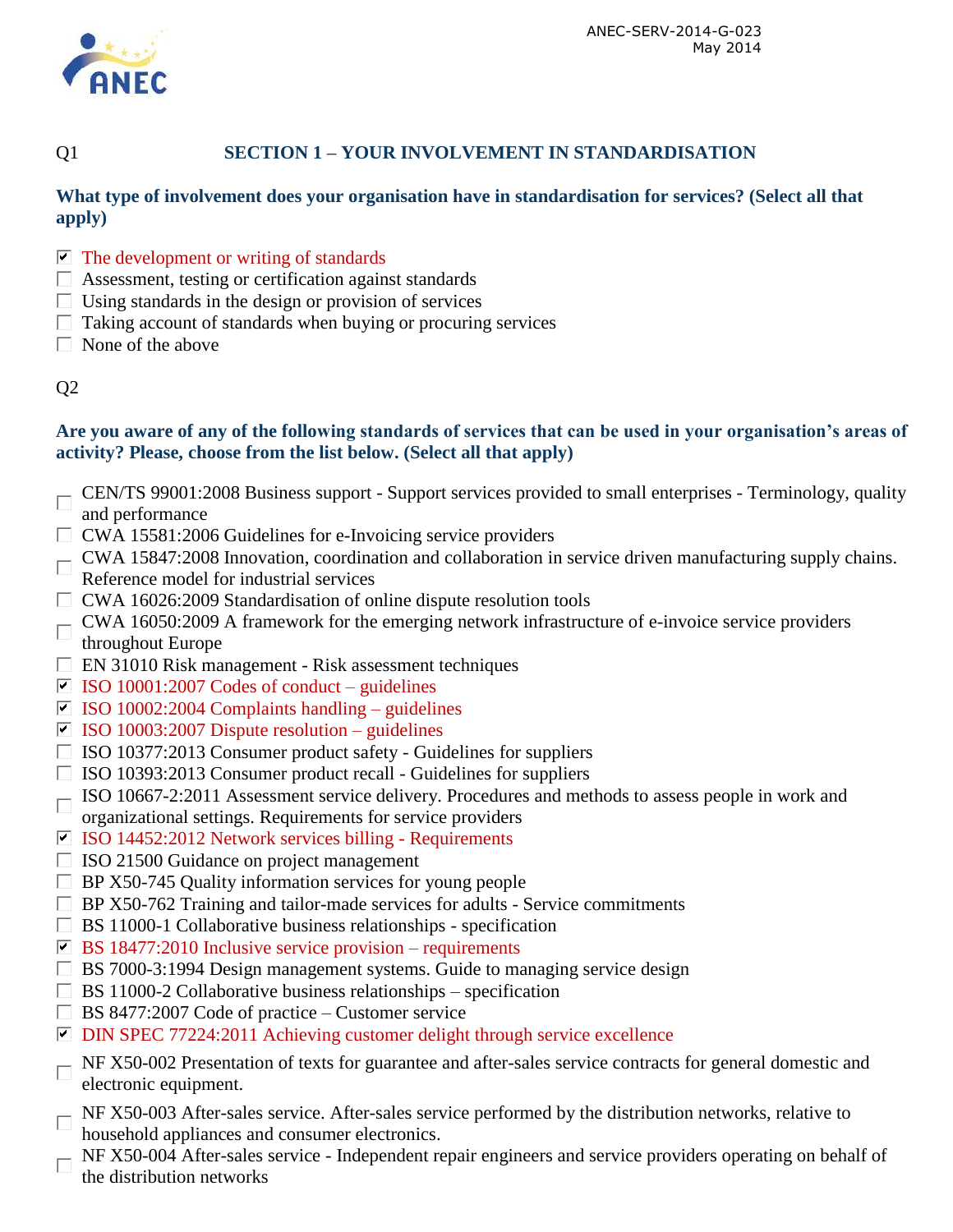

- NF X50-700:2006 Service quality Approach for improving service quality The reference and service commitments - Recommendations
- $\Box$  NF X50-720:2004 Quality of services Recommendations for conceiving and improving the welcome Guidelines.
- $\Box$  NS 11030:2013 Universal design Equal access to services and requirements to service providing
- $\Box$  NS 11040:2013 Universal design User participation and ICT
- $\Box$  NQ 9700-010/2001 Customer service. Guidelines for quality standards
- OENORM A 2050 Procurement of works, services and supplies Notices, tenders and award of contract -
- Procedural standard
- $\Box$  ONR 12010 Standardized specifications for delivery of labour
- $\Box$  UNI 10600:2001 Lodgement and management of complaints for public services
- $\Box$  None of these

1.

2.

3.

4. 5.

П

## **Q3. Do you know of any other standards for services that can be used in your organisation's areas of activity?**

Please list up to five of the most important standards for your organisation. For each one, indicate the reference number or code (if known) OR provide a brief description of the standard (if you do not know the corresponding reference number or code).

#### **Reference number or code**

ISO 22222:2005

ISO 26000:2010

ISO 10004: 2012

Don't know

#### **Description of standard**

- 1.'*Personal financial planning -- Requirements for personal financial planners'* useful reference regarding: integrity and privacy
- 
- 2.'*Guidance on social responsibility'*  useful reference for ethics
- 3. Guidelines for monitoring and measuring' Best practice requires 3.<br>Constant improvement
- 4.
- 5.

#### Q4 **Has your organisation used these standards?**   $V_{\alpha\alpha}$  when Yes, when

|                     | res, when<br>designing or<br>providing<br>services | res, when<br>buying or<br>procuring<br>services | Yes, in<br>another context No |  | Don't know or<br>not relevant |
|---------------------|----------------------------------------------------|-------------------------------------------------|-------------------------------|--|-------------------------------|
| Standard $1^\circ$  |                                                    |                                                 |                               |  | O                             |
| Standard $2\degree$ |                                                    |                                                 |                               |  |                               |
| Standard $3^\circ$  |                                                    |                                                 |                               |  |                               |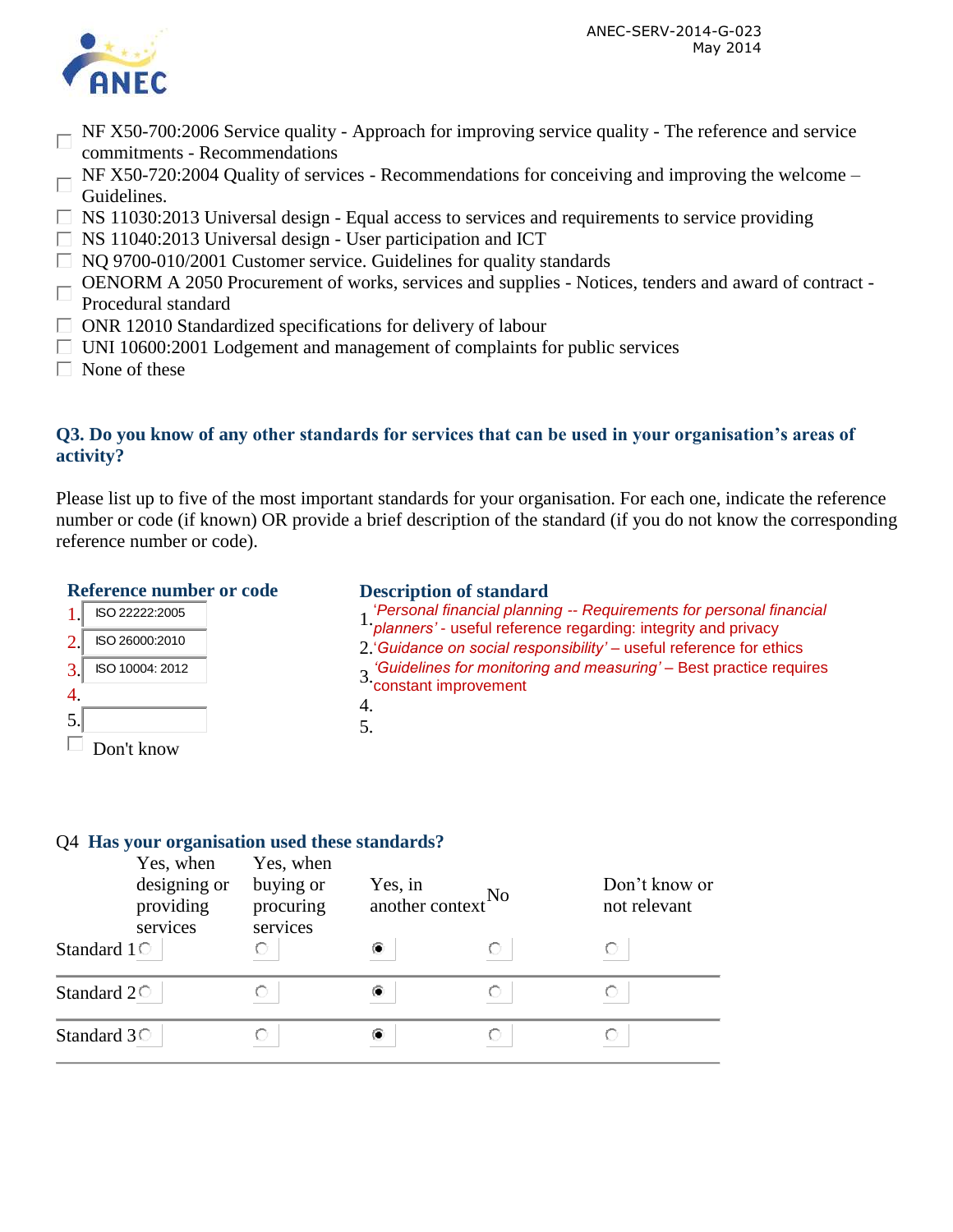

**Please now evaluate one or more standards that you use from the list below. Please make sure you choose at least one of the standards you selected from the list (if any) and at least one of the standards you inputted directly (if any).**

Standard 1 ISO 10002 – Complaints Handling Standard 2 ISO 10004 – 'Guidelines for monitoring and measuring' Standard 3

Q6

**For the standard listed below, in which of the following areas has its the use of this standard impacted on your organization? (select all that apply)**

#### **standard: ISO 10002 – Complaints Handling**

#### $\nabla$  Market functioning (general)

- $\Box$  Market functioning (Single Market)
- $\Box$  Internal business performance (of service providers)
- $\Box$  Internal business assets and capabilities (of service providers)
- $\Box$  Market position (of service provider)
- $\Box$  Supplier-client relations (service provider  $\leftrightarrow$  suppliers/partners)
- $\triangleright$  Supplier-client relations (service provider  $\leftrightarrow$  customer/consumer)
- $\triangleright$  Consumer/customer welfare
- Other 'Societal' objectives
- Other, please specify  $\Box$

q6a

## **For the standard listed below, please indicate whether the use of this standard has impacted your organisation in a positive or negative way?**

#### <\_ Standard **ISO 10002 – Complaints Handling** \_>

| Market functioning (general)                                        | Very negative Negative<br>O |   | Neutral | Positive | Very positive |
|---------------------------------------------------------------------|-----------------------------|---|---------|----------|---------------|
| Market functioning (Single Market) $\circ$                          |                             |   |         |          |               |
| Internal business performance (of<br>service providers)             |                             |   |         |          |               |
| Internal business assets and<br>capabilities (of service providers) |                             | O |         |          |               |
| Market position (of service)<br>provider)                           | O                           |   |         |          |               |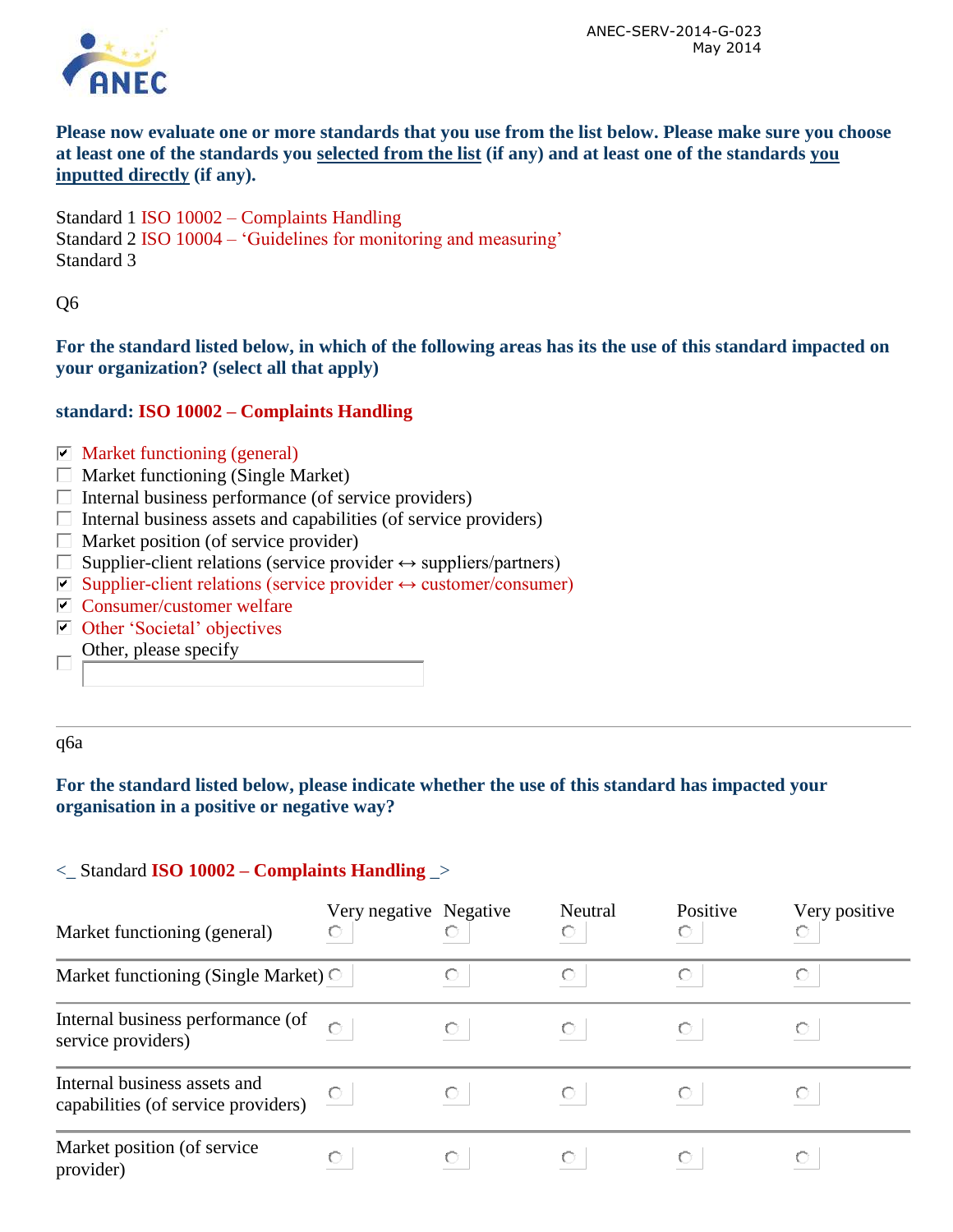

| Supplier-client relations (service<br>provider $\leftrightarrow$ suppliers/partners) |   |  |  |
|--------------------------------------------------------------------------------------|---|--|--|
| Supplier-client relations (service<br>provider $\leftrightarrow$ customer/consumer)  |   |  |  |
| Consumer/customer welfare                                                            |   |  |  |
| Other 'Societal' objectives                                                          | O |  |  |
| Other, please specify                                                                |   |  |  |

## **For the standard listed below, in each of the areas in which you reported an impact, please indicate the reasons for that impact. (select all that apply)**

#### Q6bA

< Standard **ISO 10002 – Complaints Handling** >

#### **Market functioning (general)**

- $\Box$  Market transparency / market information provision / comparison of service offers/providers
- $\Box$  Administrative burden
- $\Box$  Barriers to market entry (and exit)
- $\Box$  Procurement procedures (general)
- $\Box$  Public procurement procedures
- $\Box$  Demonstration of compliance with regulations etc.

#### Q6bB **Market functioning (Single Market)**

- $\Box$  Barriers to cross border provision of services
- $\Box$  Mutual recognition between European Member States
- Facilitate compatibility/interoperability between services provided in different European Member States
- $\Box$  Reduce / remove differences in national requirements across European Member States
- $\Box$  Facilitate access of service providers to foreign clients
- $\Box$  Facilitate access of clients to foreign service provision

#### Q6bC1

#### **Internal business performance (of service providers)**

- $\Box$  Efficiency of business operations
- $\Box$  Quality and effectiveness of service provision
- $\Box$  Innovation in service processes and provision
- $\Box$  Measurement of internal business performance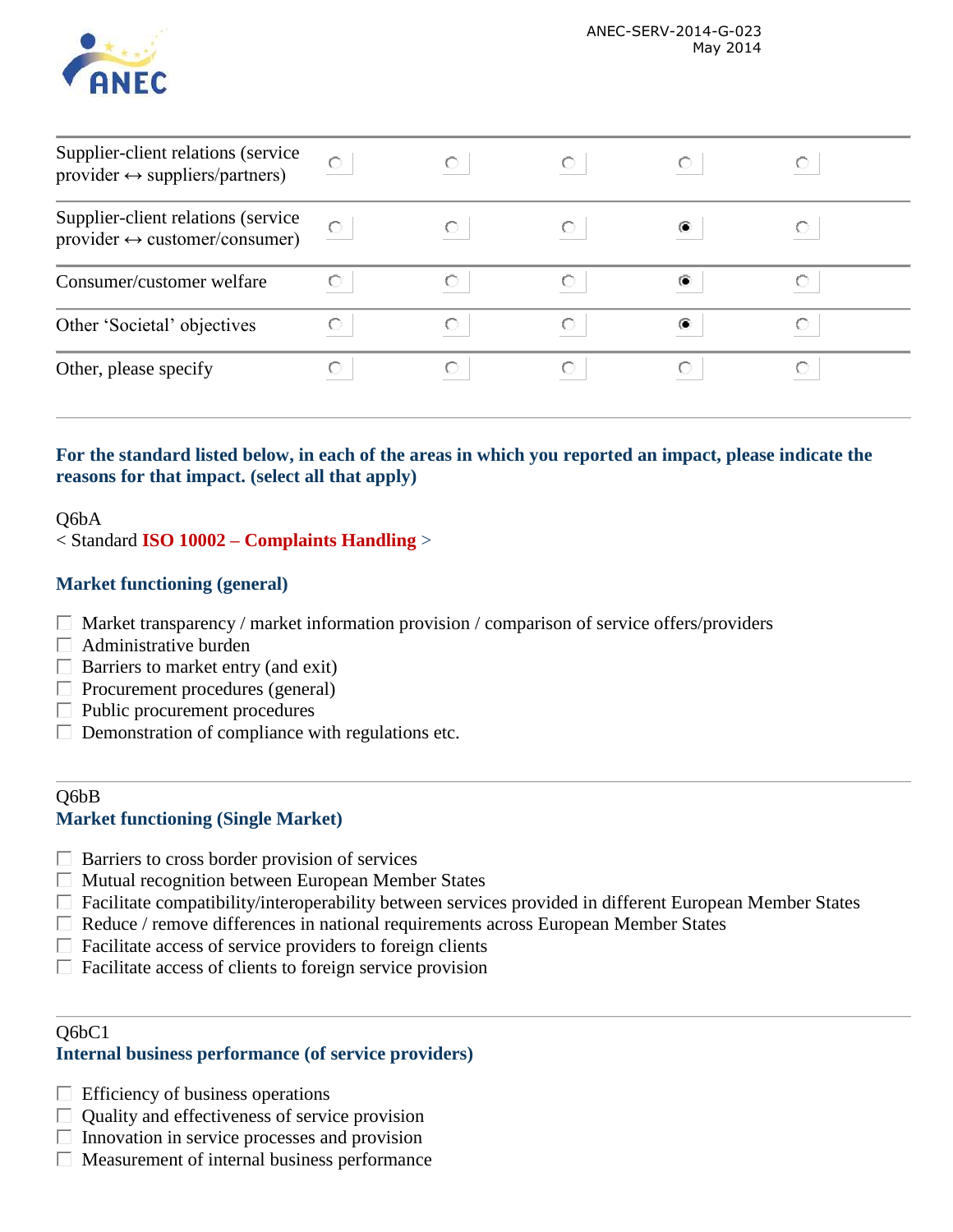

- $\Box$  Engagement of service providers in international markets
- $\Box$  Internal health and safety and working conditions
- $\Box$  Demonstration of compliance with regulations etc.

## Q6bC2

#### **Internal business assets and capabilities (of service providers)**

- $\Box$  Human resources (e.g. knowledge and skills)
- $\Box$  Staff engagement and involvement in business improvement
- $\Box$  Ability to recruit and retain staff
- $\Box$  Management and decision making competences and capabilities
- $\Box$  Take-up and utilisation of technologies

## Q6bC3 **Market position (of service provider)**

- $\Box$  Market introduction of new service products
- $\Box$  Service quality to customers (actual or potential)
- $\Box$  Ability to differentiate company/service proposition within the market

#### Q6bD1 **Supplier-client relations (service provider**  $\leftrightarrow$  **suppliers/partners)**

- $\Box$  Contractual relationships
- $\Box$  Collaboration processes with business partners
- $\Box$  Organisation and coordination of supply chains
- $\Box$  Interoperability and compatibility of products, services and processes (within supply chain)

#### $O6bD2$ **Supplier-client relations (service provider ↔ customer/consumer)**

- $\Box$  Contractual relationships
- $\Box$  Collaboration processes between service providers and clients
- $\blacksquare$  Information provision to clients from service provider
- Information provision from client to service provider
- $\triangleright$  Measurement of service provision performance
- $\Box$  Complaints and redress procedures

#### Q6bE

#### **Consumer/customer welfare**

- $\triangleright$  Choice on the part of consumers
- $\triangleright$  Ability to compare service offers / providers
- $\triangleright$  Confidence in (choice of) service provider
- $\triangledown$  Consumer inclusivity and accessibility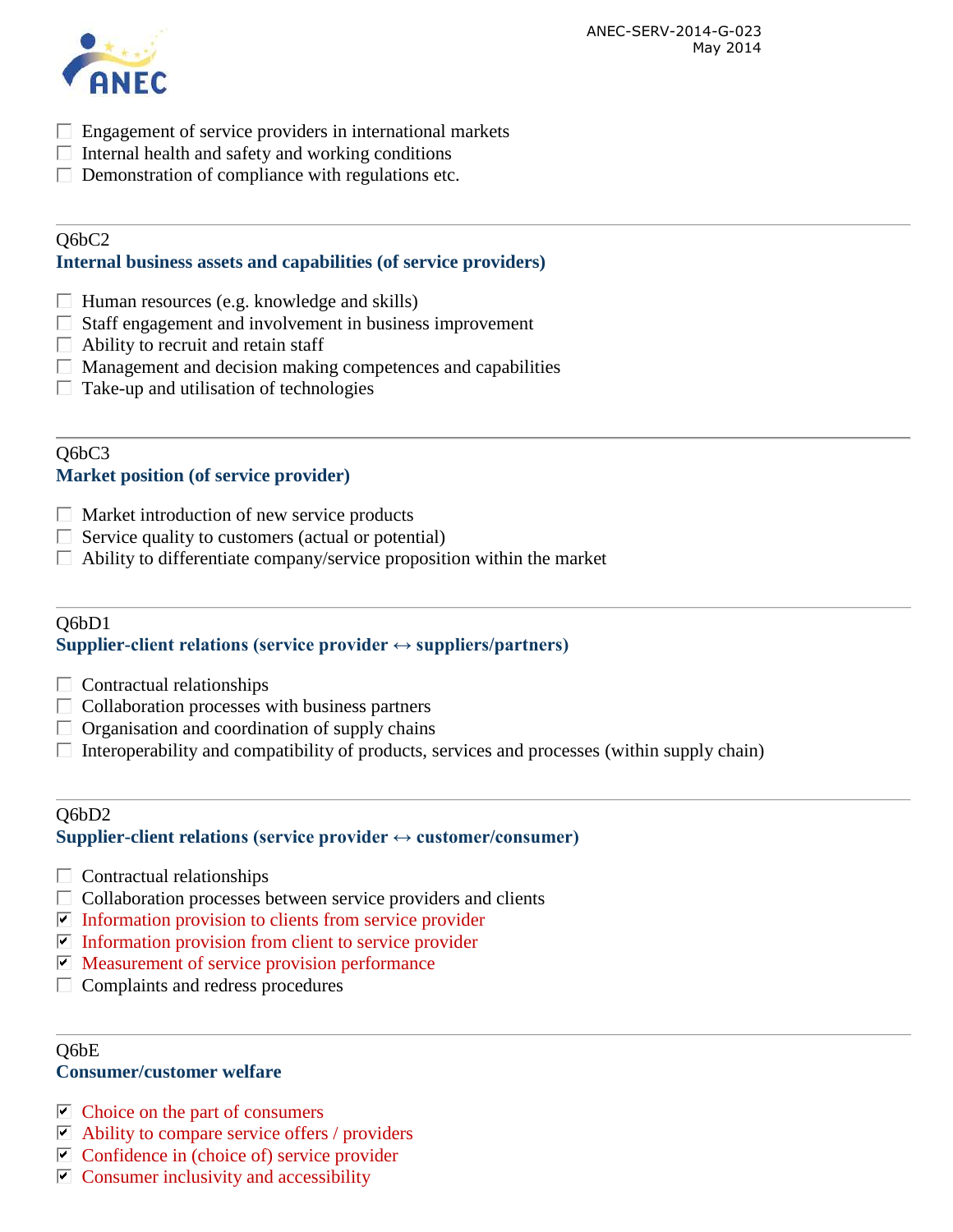

- $\Box$  Interoperability and compatibility of products, services and processes (for consumers)
- **Consumer protection**
- $\Box$  Consumer health, safety and well-being
- $\Box$  Consumer security, privacy and protection of identity

#### Q6bF **Other 'Societal' objectives**

- $\Box$  Environment / Energy / Sustainability
- $\nabla$  Social inclusion
- $\Box$  Safety and security

## Q6bG

| Other, please specify reasons |  |
|-------------------------------|--|
|                               |  |
|                               |  |

Q7

## **For each of the standards used by your organization, what would you say have been the most significant challenges of using it? (Select all that apply)**

 $\langle\% \sim \text{Standard X}\rangle$ 

- $\Box$  Difficulty in identifying the most relevant standards
- $\Box$  The level of complexity, difficulty in understanding or interpreting the standard
- $\Box$  Cost of purchasing the standard
- $\Box$  Certification costs
- $\Box$  Cost of implementing or complying with the standard
- $\Box$  Cost of adapting products and processes
- $\Box$  The training implications or cost of training
- $\Box$  Frequent changes in standards, uncertainty
- $\Box$  Loss of flexibility, adaptability or room for manoeuvre
- $\Box$  Loss of freedom to innovate
- $\Box$  Standard has not been helpful in ensuring compliance with regulations
- $\Box$  Standard does not take into account market trends or conditions
- Others (please specify):  $\overline{\triangledown}$

Lack of promotion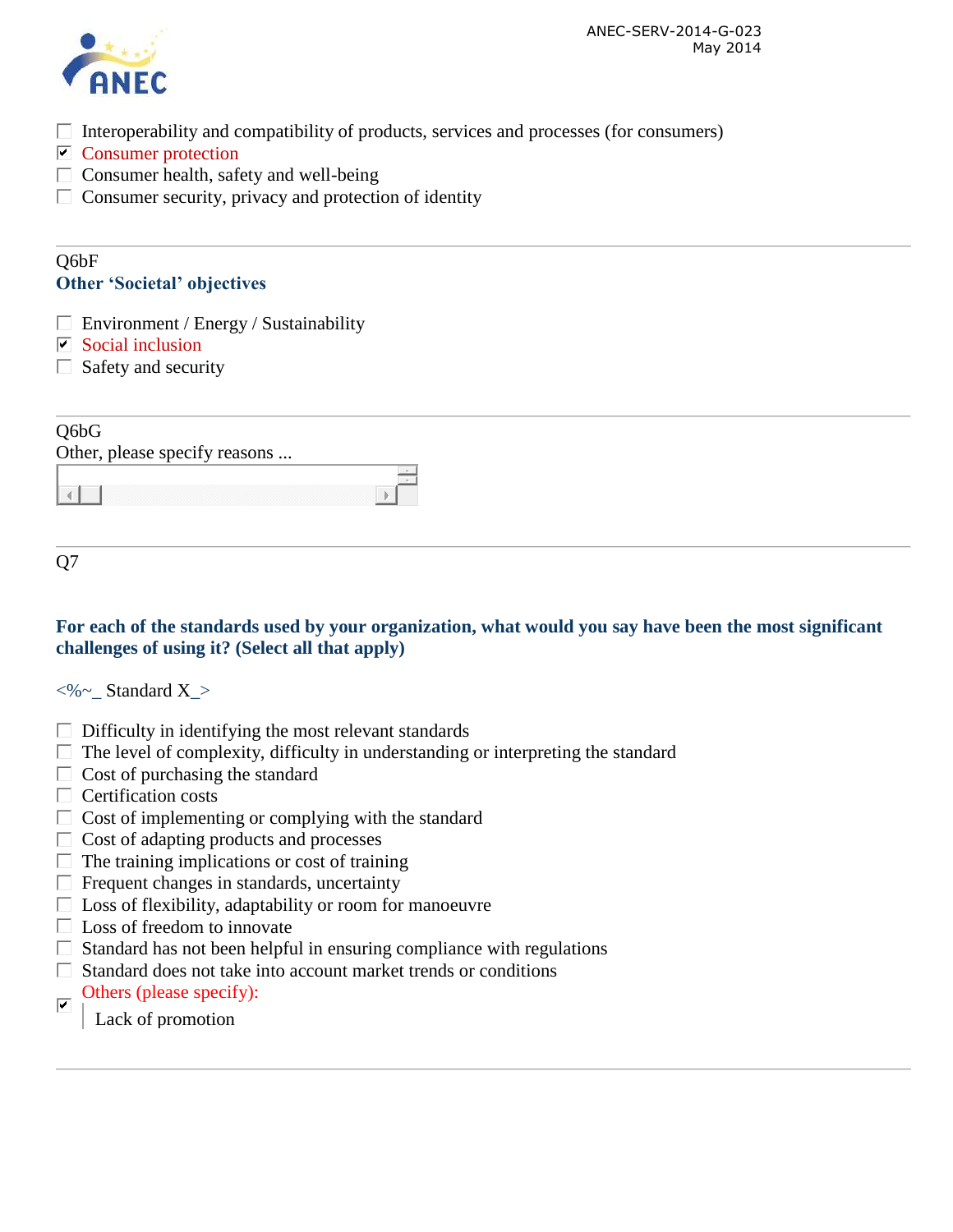

Q8 Part of BK1

## **On balance, with reference to the standard listed below, would you say that ... ?**

#### **Please select the statement which most closely sums up your opinion.**

 $\langle\% \sim \text{Standard X }\% \rangle$ 

- The advantages have *significantly* outweighed the disadvantages
- The advantages have *slightly* outweighed the disadvantages
- The advantages have been *roughly equivalent* to disadvantages
- The disadvantages have *slightly* outweighed the advantages
- The disadvantages have *significantly* outweighed the advantages
- $\nabla$  Don't know

## Q5a

## **For the standard below, please indicate why you or your organisation have not used it. (Select all that apply)**

<%~\_ Standard X\_%> Not used

- $\Box$  Level of complexity, difficulty in understanding or interpreting the standards
- $\Box$  Cost of purchasing the standard
- $\Box$  Cost of implementing or complying with the standard
- $\Box$  Cost of adapting products and processes
- $\Box$  Loss of flexibility
- $\Box$  Loss of freedom to innovate
- $\Box$  Standard does not take into account market trends or conditions
- $\Box$  Standard has not been helpful to fulfil regulations
- $\overline{\triangleright}$  Other
- $\Box$  Don't know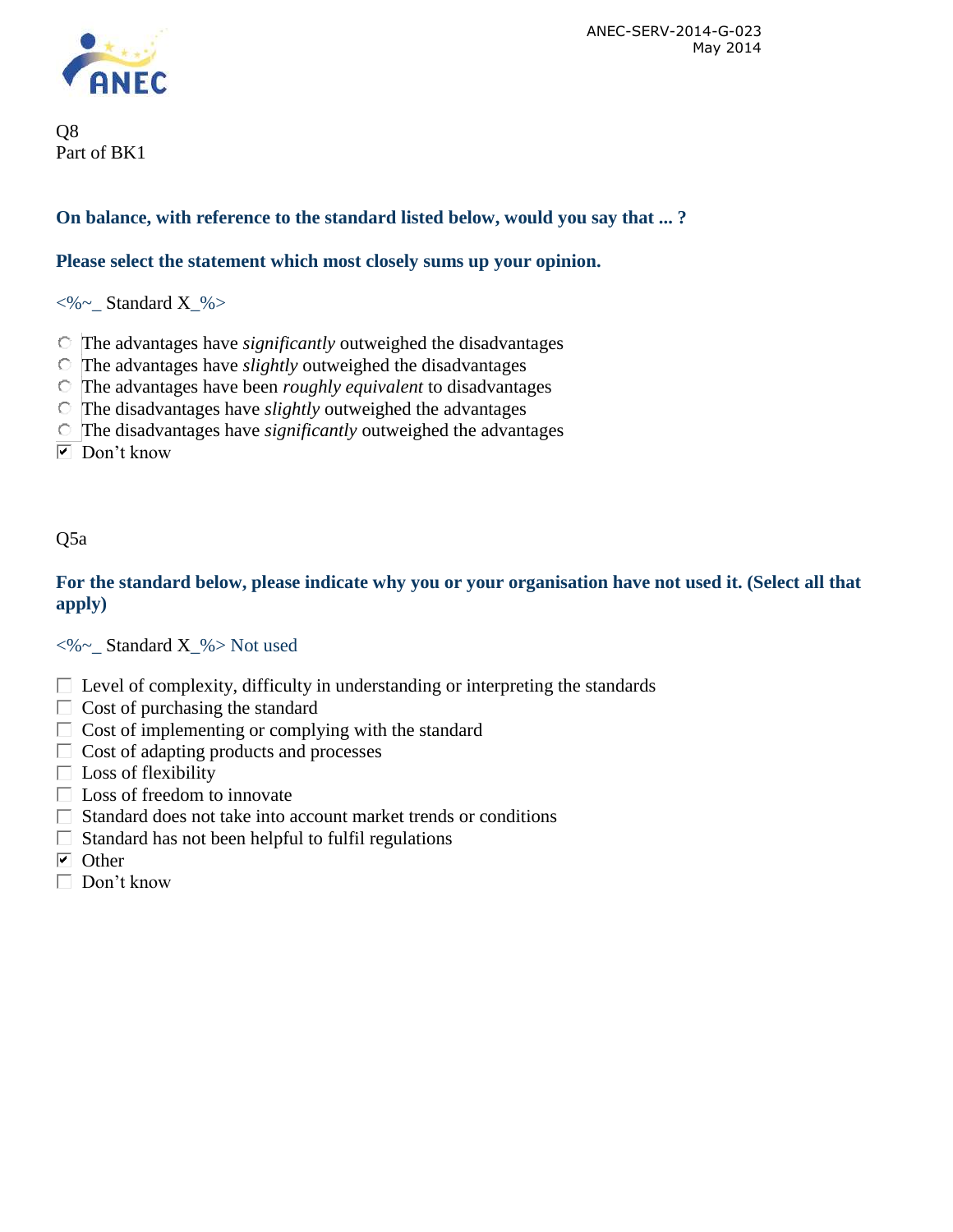

## Q9 **SECTION 2 – DEVELOPMENT OF NEW STANDARDS FOR SERVICE ACTIVITIES**

#### **What are the main challenges currently facing your organisation? (select all that apply)**

- $\Box$  Improving market functioning (general)
- $\blacksquare$  Improving market functioning (Single Market)
- $\Box$  Improving internal business performance (of service providers)
- $\Box$  Improving internal business assets and capabilities (of service providers)
- $\Box$  Improving market position (of service provider)
- Improving supplier-client relations (service provider  $\leftrightarrow$  suppliers/partners)
- $\nabla$  Supplier-client relations (service provider  $\leftrightarrow$  customer/consumer)
- $\triangleright$  Consumer/customer welfare Other 'Societal' objectives
	- Other, please specify

Е

**For each of the areas you selected please indicate any specific challenges from the list(s) below.**

## q9A **Improving market functioning (general)**

- $\Box$  Improving market transparency / market information provision / comparison of service offers/providers
- $\Box$  Reducing administrative burden
- $\Box$  Reducing barriers to market entry (and exit)
- $\Box$  Improving procurement procedures (general)
- $\Box$  Improving public procurement procedures
- $\Box$  Demonstration of compliance with regulations etc.

#### q9B **Improving market functioning (Single Market)**

- $\triangleright$  Reducing barriers to cross border provision of services
- $\nabla$  Improve mutual recognition between Member States
- $\blacksquare$  Facilitate compatibility/interoperability between services provided in different Member States
- $\Box$  Reduce / remove differences in national requirements across Member States
- $\Box$  Facilitate access of service providers to foreign clients
- $\triangleright$  Facilitate access of clients to foreign service provision

#### $q9C1$ **Improving internal business performance (of service providers)**

 $\Box$  Improving efficiency of business operations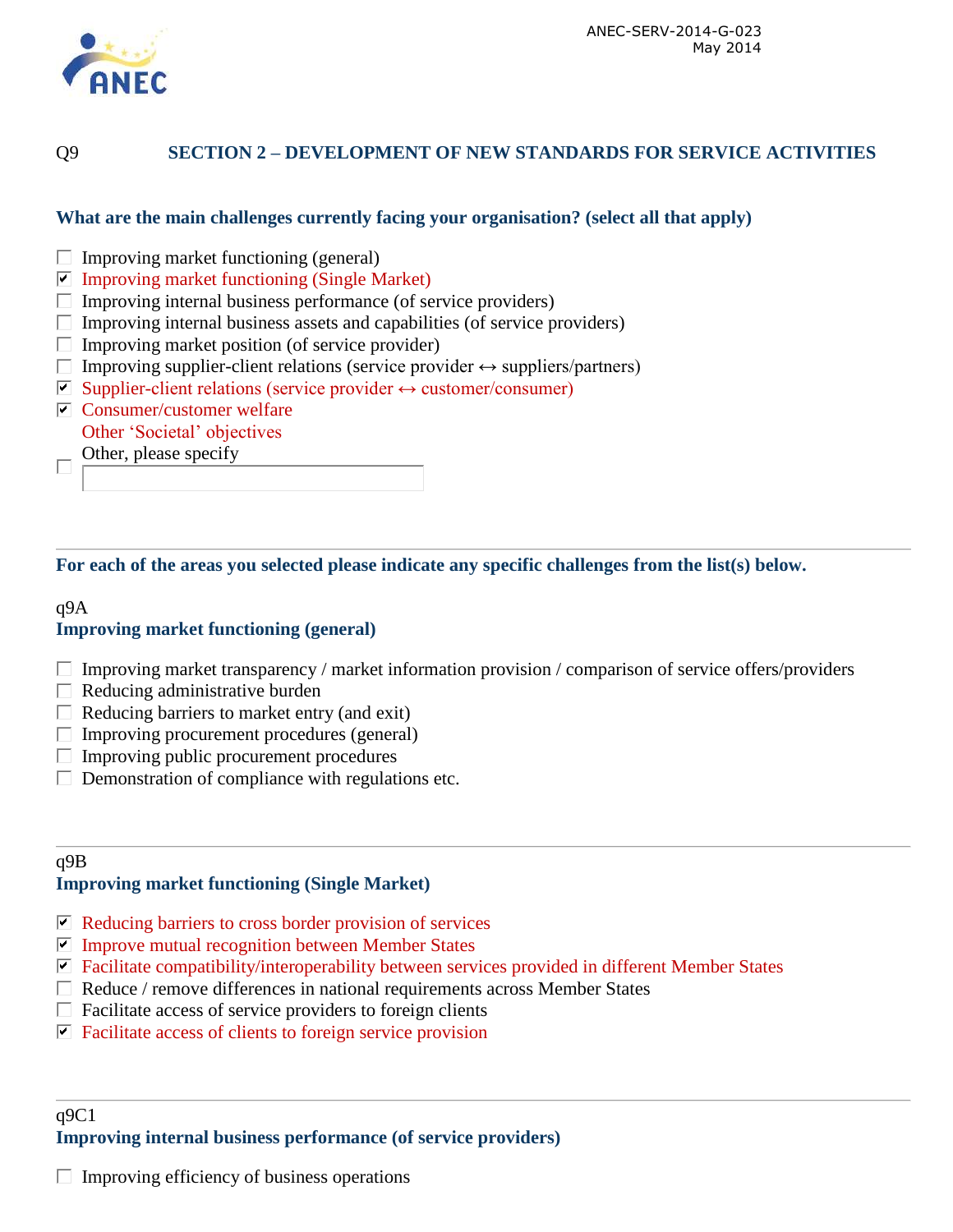ANEC-SERV-2014-G-023 May 2014



- $\Box$  Improving quality and effectiveness of service provision
- $\Box$  Improving innovation in service processes and provision
- $\Box$  Improving measurement of internal business performance
- $\Box$  Improving engagement of service providers in international markets
- $\Box$  Improving internal health and safety and working conditions
- $\Box$  Demonstration of compliance with regulations etc.

#### q9C2 **Improving internal business assets and capabilities (of service providers)**

- $\Box$  Improving human resources (e.g. knowledge and skills)
- $\Box$  Improving staff engagement and involvement in business improvement
- Improving ability to recruit and retain staff  $\Box$
- $\Box$  Improving management and decision making competences and capabilities
- $\Box$  Improving take-up and utilisation of technologies

#### q9C3 **Improving market position (of service provider)**

- $\Box$  Facilitating market introduction of new service products
- $\Box$  Improving service quality to customers (actual or potential)
- $\Box$  Improving ability to differentiate company/service proposition within the market

#### q9D1

#### **Improving supplier-client relations (service provider ↔ suppliers/partners)**

- П. Improving contractual relationships
- $\Box$  Improving collaboration processes with business partners
- $\Box$  Improving organisation and coordination of supply chains
- $\Box$  Improving interoperability and compatibility of products, services and processes (within supply chain)

#### q9D2

#### **Supplier-client relations (service provider ↔ customer/consumer)**

- $\nabla$  Improving Contractual relationships
- $\triangledown$  Improving Collaboration processes between service providers and clients
- $\nabla$  Improving Information provision to clients from service provider
- $\nabla$  Improving Information provision from client to service provider
- $\nabla$  Improving Measurement of service provision performance
- $\triangledown$  Improving Complaints and redress procedures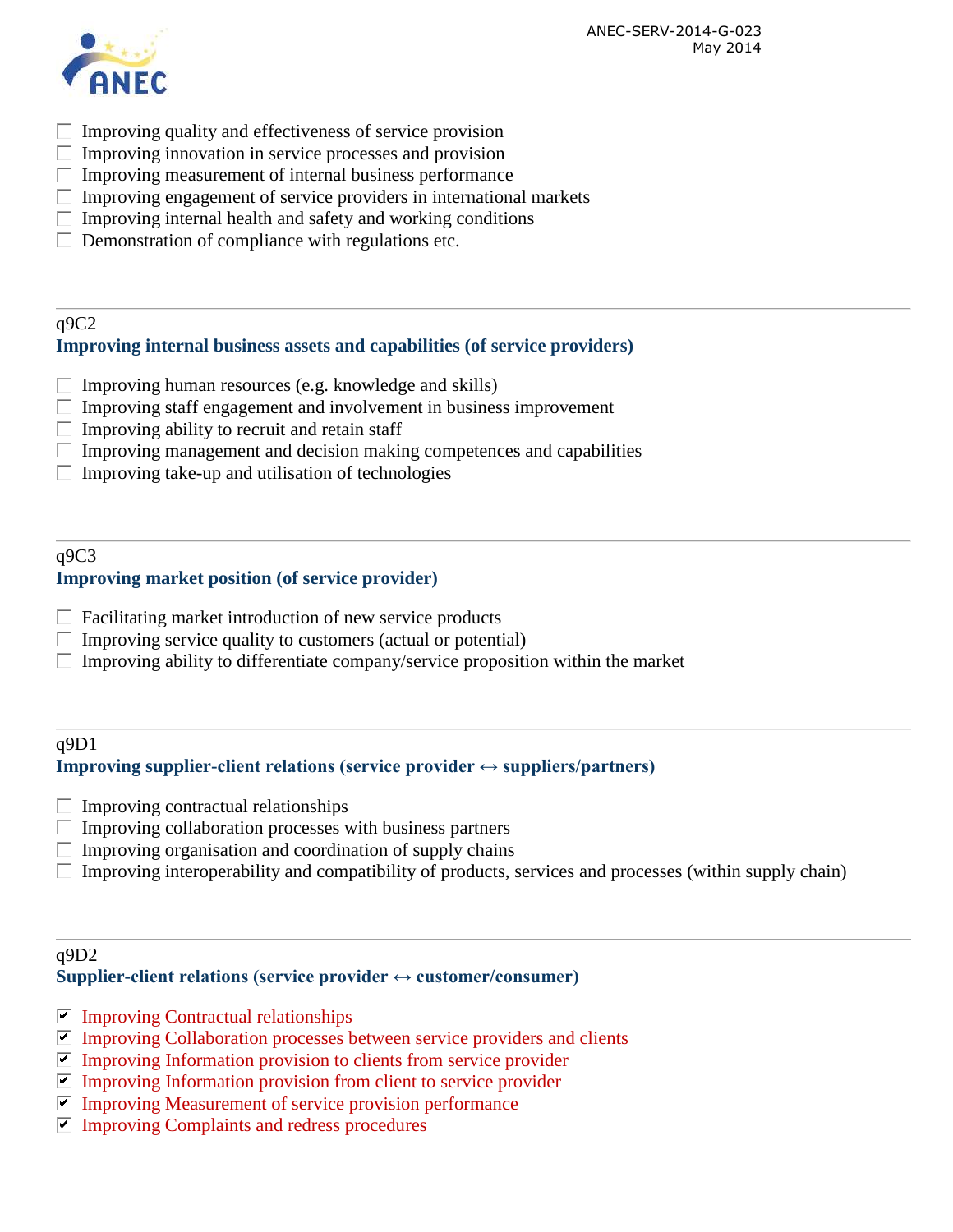

#### q9E **Consumer/customer welfare**

- $\Box$  Increasing choice on the part of consumers
- $\nabla$  Improving Ability to compare service offers / providers
- Improving Confidence in (choice of) service provider  $\Box$
- $\Box$  Improving Consumer inclusivity and accessibility
- $\Box$  Improving Interoperability and compatibility of products, services and processes (for consumers)
- **Improving Consumer protection**
- $\Box$  Improving Consumer health, safety and well-being
- $\nabla$  Improving Consumer security, privacy and protection of identity

#### q9F **Other 'Societal' objectives**

- Environment / Energy / Sustainability
- $\Box$  Social inclusion
- $\Box$  Safety and security

| q9G                           |  |
|-------------------------------|--|
| Other, please specify reasons |  |
|                               |  |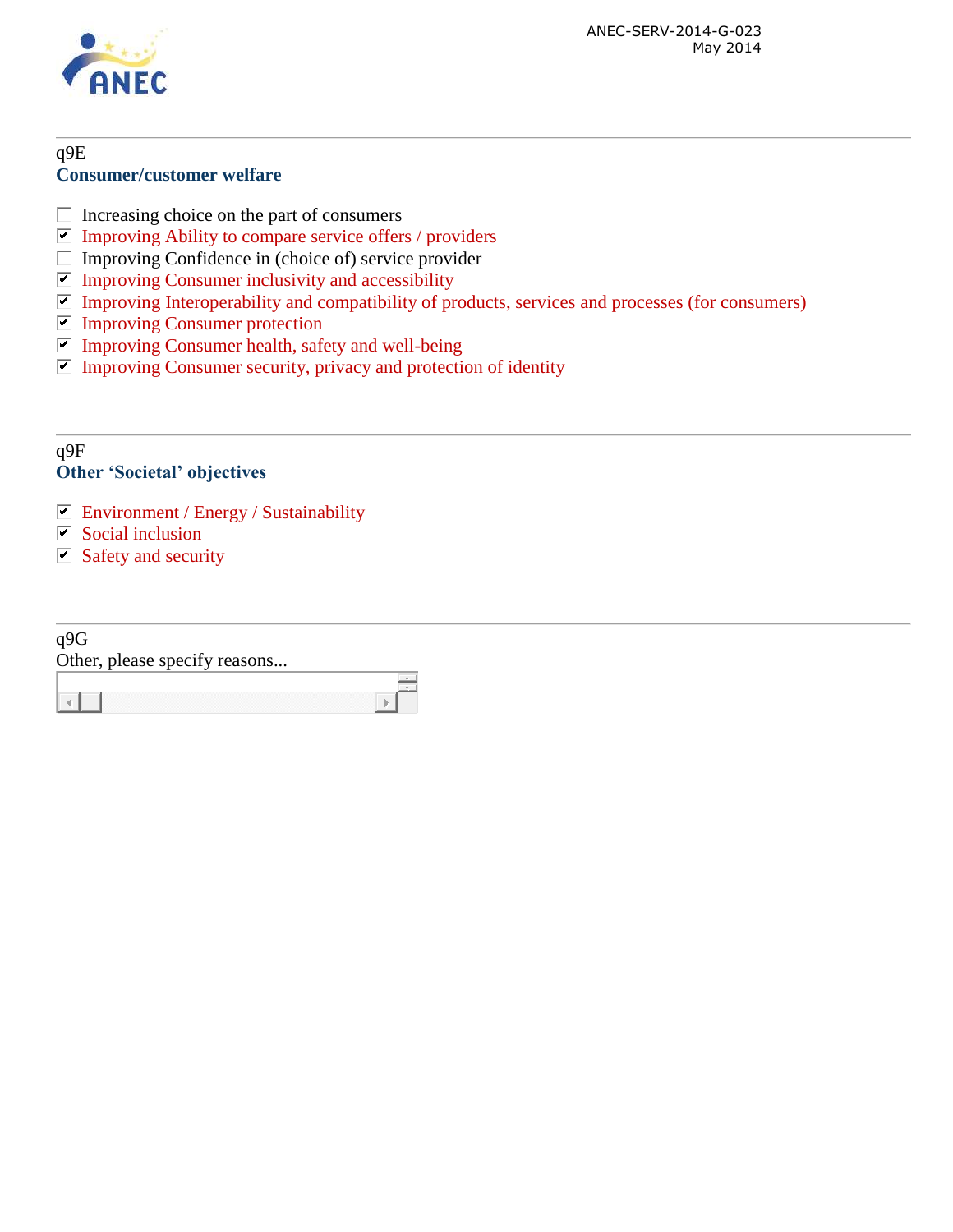

**In which of the following areas do you think it would be most useful to have a standard to address the challenges your organization is currently facing? (Select all that apply).**  Q10a1

#### **SUBJECT AREA : BASIC INFORMATION ON SERVICES and SERVICE PROVIDERS**

- $\triangleright$  Services terminology
- $\triangleright$  Information provision to customers about service
- $\blacksquare$  Service provider characteristics, description and supporting information
- $\triangleright$  Service measurement and monitoring
	- Other (please type in)

#### **Which if any of the following topics could be covered in a standard addressing this issue? (Select all that apply) BASIC INFORMATION ON SERVICES and SERVICE PROVIDERS**

 $q10b2$ 

#### **Information provision to customers about service**

- Information before and after agreement; at the sales point; during and after service provision
- $\nabla$  Description of core and additional services
- $\triangleright$  Restrictions of use
- $\triangleright$  Accessibility information
- $\triangleright$  Indications of use
- $\nabla$  Safety risks
- $\triangleright$  Security risks (e.g. customer data protection)
- **Price** / pricing / full disclosure of price (e.g. no hidden charges) and billing and payment methods.
- Customer involvement (e.g. customer cooperation in service conception and delivery; use of customer
- facilities and goods)
- $\triangleright$  Compliance of service with legislation
- $\triangledown$  Compliance of service with standards and industry codes of practice etc.
- $\triangledown$  Notifications of changes to service

#### q10b3

#### **Service provider characteristics, description and supporting information**

- $\blacksquare$  Notifications of changes to service
- $\triangleright$  Competence of staff
- $\blacksquare$  Adequacy and suitability of facilities and equipment
- $\blacksquare$  Contact points and customer communication channels
- $\triangledown$  Service provider code of conduct and observance of 'best' practice
- $\Box$  Subcontracting (by service provider)
- $\triangledown$  Compliance of service provider with standards and industry codes of practice etc.
- $\triangleright$  Service measurement and monitoring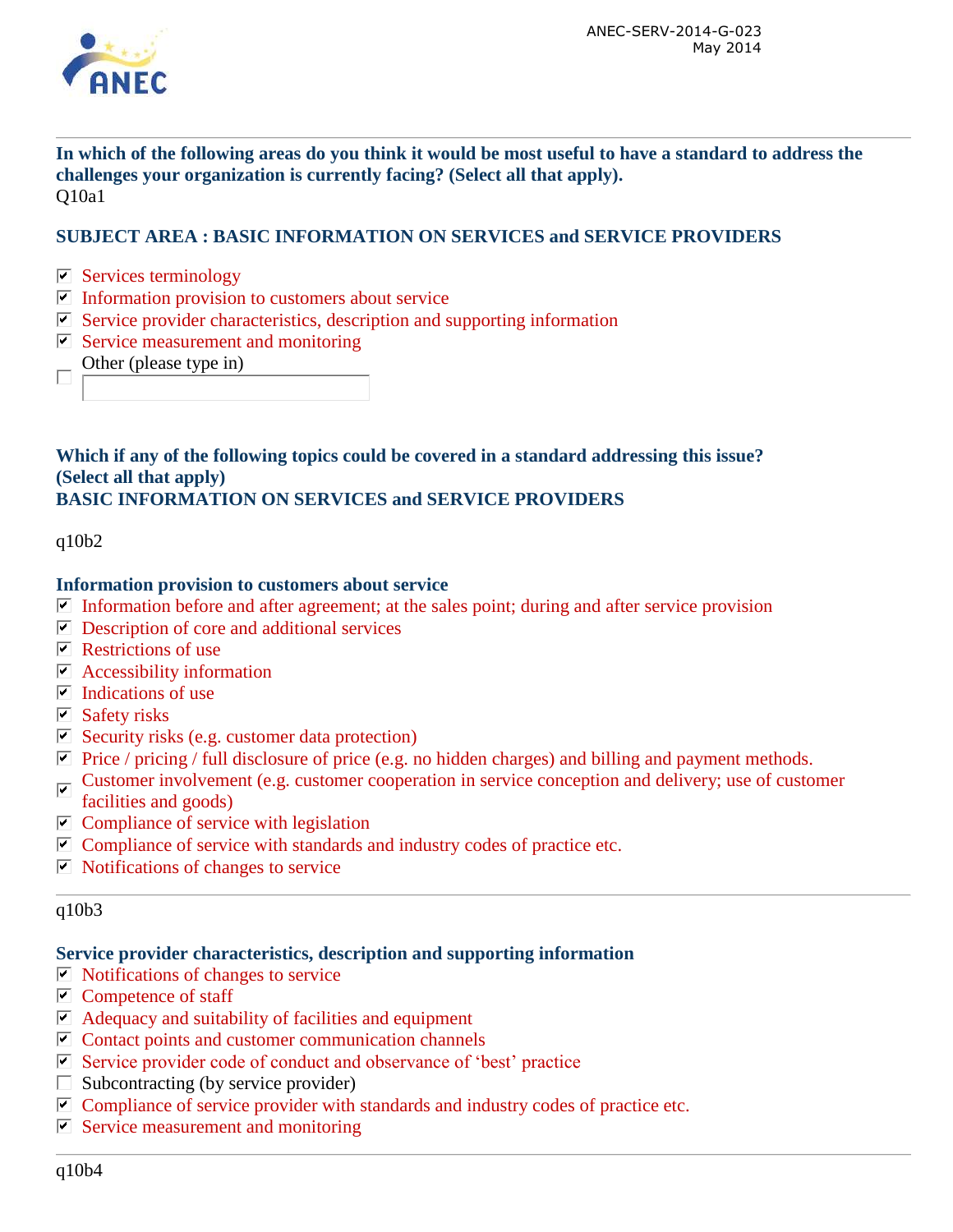

#### **Service measurement and monitoring**

- $\triangleright$  Service performance monitoring and measurement
- $\triangledown$  Customer experience design, measurement and innovation
- $\triangleright$  Customer satisfaction monitoring and measurement

Q10bot1 **Other (please type in...)**

q10a2

**In which of the following areas do you think it would be most useful to have a standard to address the challenges your organization is currently facing? (Select all that apply).** 

#### **SUBJECT AREA : SERVICE LIFE-CYCLE ELEMENTS (BUSINESS ACTIVITIES)**

- $\blacksquare$  Service design
- $\triangleright$  Service innovation & improvement
- $\triangleright$  Service planning
- $\blacksquare$  Marketing, awareness and pre-contract advice
- $\Box$  Procurement procedures
- $\triangleright$  Agreement and contracting
- $\triangleright$  Billing & payment
- $\boxed{\triangleright}$  Service review
- $\triangleright$  After sale services and guarantee
- $\triangledown$  Service termination
- $\triangleright$  Complaint & redress
- $\nabla$  Dispute resolution Other (Please type in)
- $\overline{\blacktriangledown}$

Underpin law enforcement (also valid for the above)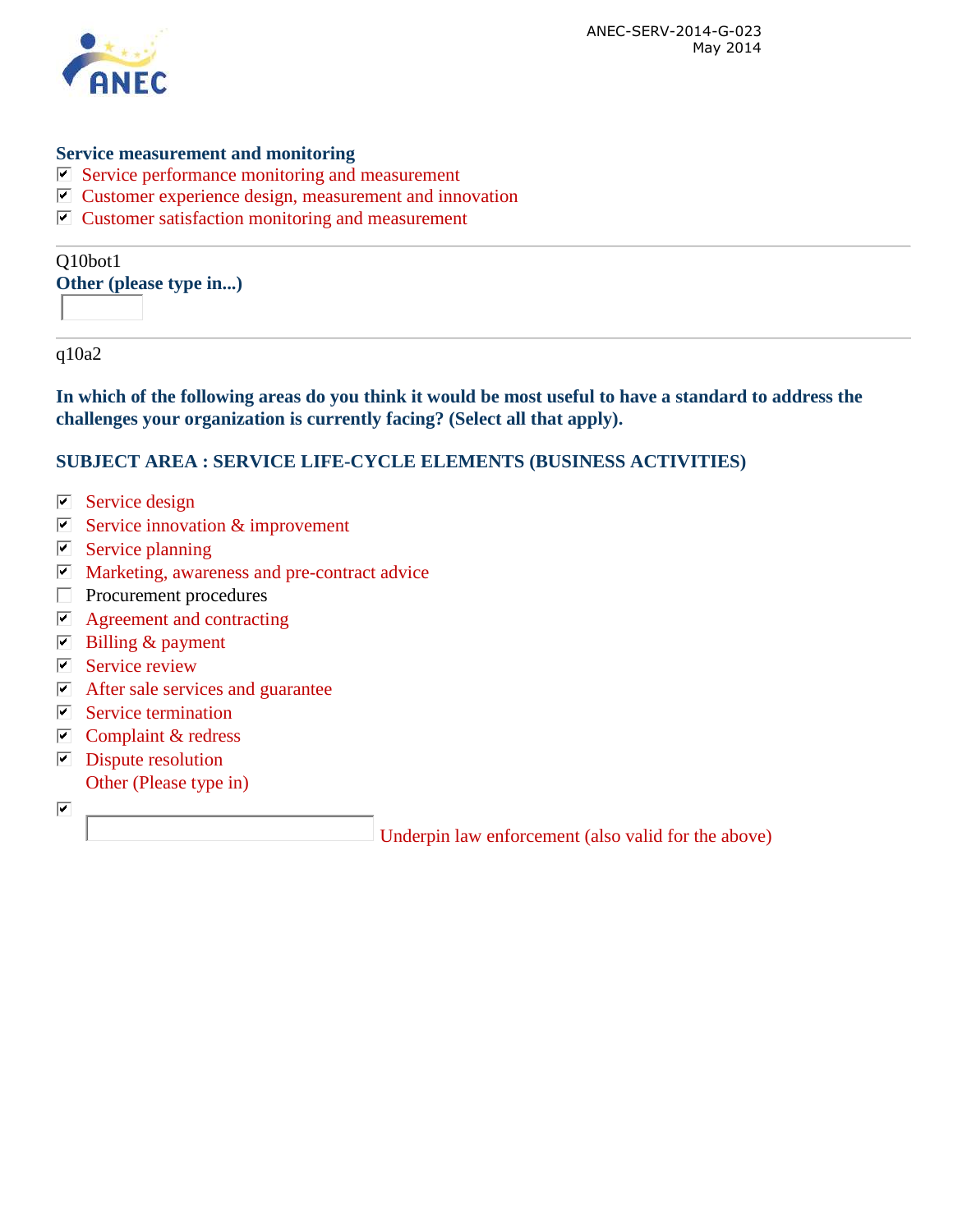

**Which if any of the following topics could be covered in a standard addressing this issue? (Select all that apply)**

## **SERVICE LIFE-CYCLE ELEMENTS (BUSINESS ACTIVITIES)**

q10b5

#### **Service design**

- $\triangleright$  Strategy for customer centricity
- $\blacksquare$  Service excellence
- $\blacksquare$  Identifying and integrating customer requirements and expectations
- $\triangleright$  Inclusivity (non-discrimination) in service design
- $\triangleright$  Risk assessment of services
- $\triangleright$  Client cooperation/collaboration in service design
- $\triangledown$  Identification of applicable compliance requirements
- $\triangleright$  Service customization

q10b6

#### **Service innovation & improvement**

- $\triangleright$  Service innovation processes and review
- $\triangledown$  Continuous improvement programmes
- $\triangleright$  Service quality improvement

q10b7

#### **Service planning**

- $\Box$  Enterprise resource planning
- $\triangleright$  Customer contact planning
- $\triangleright$  Customer notification plans
- $\triangleright$  Service continuity plans

#### q10b8

#### **Marketing, awareness and pre-contract advice**

- $\blacksquare$  Honest and transparent marketing
- $\triangleright$  Inclusivity (non-discrimination) in service marketing
- $\blacksquare$  Advice to client (prior to contacting)

#### q10b9

#### **Procurement procedures**

- $\Box$  Service procurement terminology
- $\Box$  Procurement information requirements
- □ 'Green' procurement procedures
- $\Box$  Procurement decision criteria
- $\Box$  Assessment of innovative service offers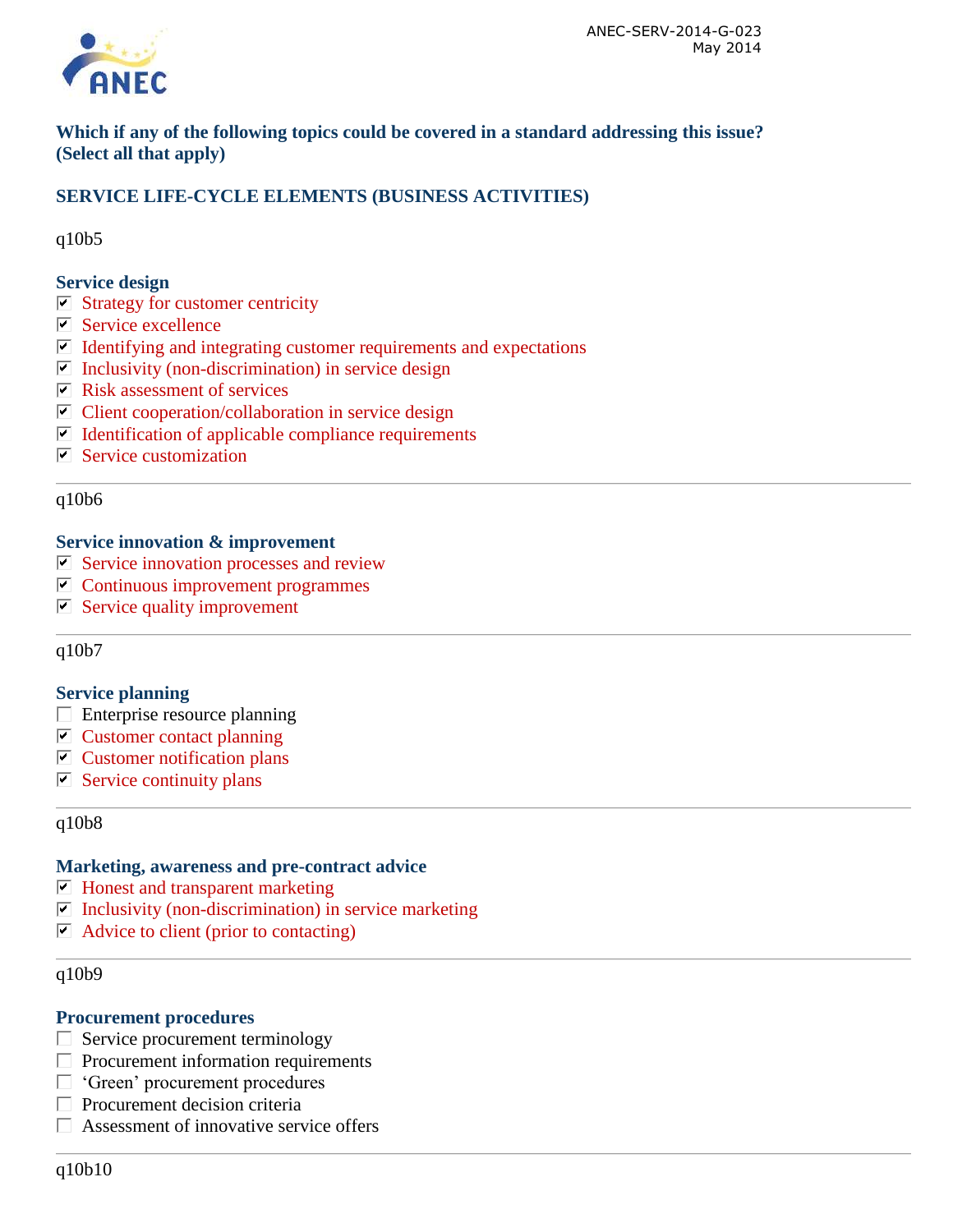

#### **Agreement and contracting**

- $\triangledown$  Information to be included in service contracts
- $\triangledown$  Terms and conditions
- $\triangleright$  Customer confirmation of agreement
- $\nabla$  Provider confirmation of agreement
- $\nabla$  Contract forms

q10bot2

**Other (please type in...)**

**Which if any of the following topics could be covered in a standard addressing this issue? (Select all that apply) SERVICE LIFE-CYCLE ELEMENTS (BUSINESS ACTIVITIES)**

q10b11

**Billing & payment**

- $\triangleright$  Conditions for billing and payment
- $\triangleright$  Compliance with billing standards

#### q10b12

## **Service review**

- $\triangleright$  Customer feedback and periodic improvement plans
- $\triangleright$  Periodic risk assessment
- $\triangleright$  Periodic review of compliance requirements

#### q10b14

#### **Service termination**

- $\nabla$  Processes for terminating or concluding service provision
- $\nabla$  Return of client's goods, documents or information furnished during period of service provision
- $\blacksquare$  Transfer of client to another service provider

#### q10b15

#### **Complaint & redress**

- $\nabla$  Processes for handling complaints and redress
- $\triangleright$  Compliance with complaint and redress standards

#### q10b16

## **Dispute resolution**

- $\nabla$  Dispute resolution methods, channels and response times
- $\Box$  Online dispute resolution

q10bot3 **Other (please type in...)**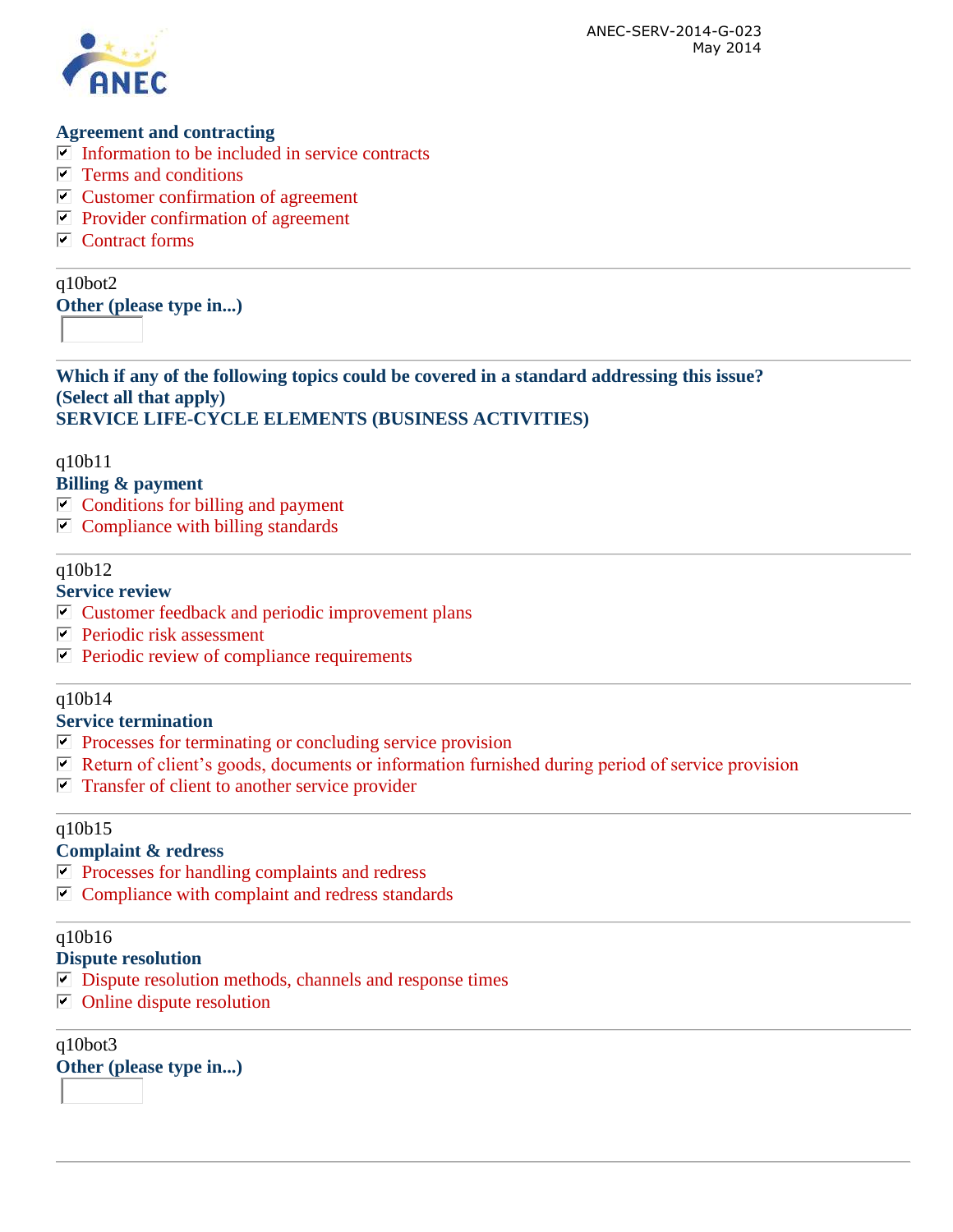

**In which of the following areas do you think it would be most useful to have a standard to address the challenges your organization is currently facing? (Select all that apply).** 

## **SUBJECT AREA : OTHER (CROSS-CUTTING) THEMES**

- $\Box$  Energy, environment & resource use
- $\triangleright$  Social Responsibility
- $\Box$  Quality management
- Other (please type in)  $\overline{\triangledown}$

Inclusivity, privacy and security

Q11

#### **Can you think of any potential negative implications of new standards for services? (Please write in below)**

Risk of delegating decision making from legislators to standardisers on essential aspects such as safety. In specific cases standards may instead support existing legislation to enhance its enforcement.

#### Q12

#### **Do you have any further comments to make about standards for services?**



Q13

## **SECTION 3 – ADDITIONAL INFORMATION**

**Now we would like to collect some information about your organisation. This information will be stored and analysed anonymously. It will help us to interpret the results further.** 

**In which sector(s) does your organisation operate? (Select all that apply)**

#### **Agriculture, forestry and fishing**

- $\Box$  Crop and animal production, hunting and related service activities
- $\Box$  Forestry and logging
- Fishing and aquaculture
- $\Box$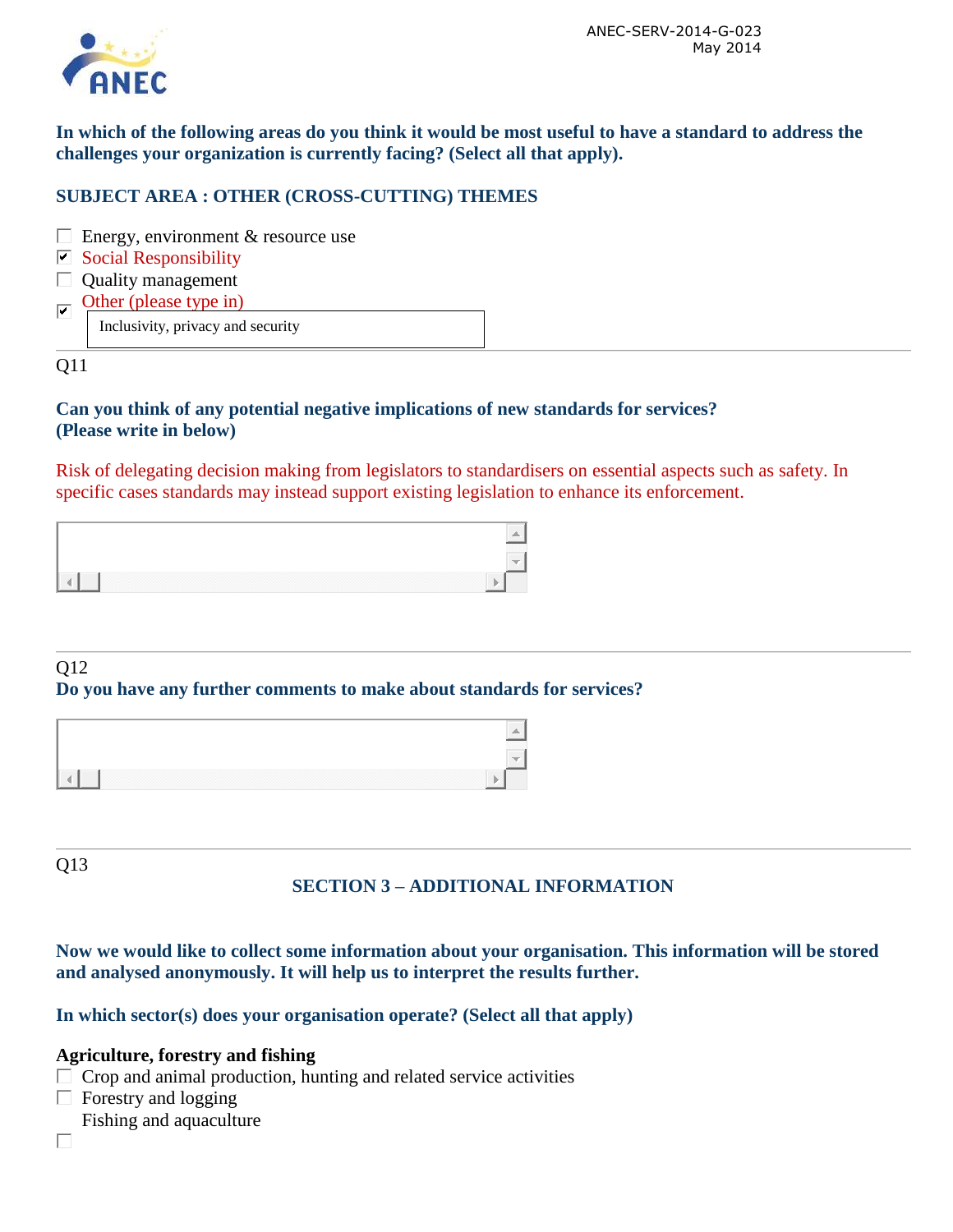

## **Mining and quarrying**

- $\Box$  Mining of coal and lignite
- $\Box$  Extraction of crude petroleum and natural gas
- $\Box$  Mining of metal ores
- $\Box$  Other mining and quarrying
- Mining support service activities
- $\Box$

## **Manufacturing**

- $\Box$  Manufacture of food products
- $\Box$  Manufacture of beverages
- $\Box$  Manufacture of tobacco products
- $\Box$  Manufacture of textiles
- $\Box$  Manufacture of wearing apparel
- Manufacture of leather and related products
- Manufacture of wood and of products of wood and cork, except furniture; manufacture of articles of straw and plaiting materials
- $\Box$  Manufacture of paper and paper products
- $\Box$  Printing and reproduction of recorded media
- $\Box$  Manufacture of coke and refined petroleum products
- $\Box$  Manufacture of chemicals and chemical products
- $\Box$  Manufacture of basic pharmaceutical products and pharmaceutical preparations
- $\Box$  Manufacture of rubber and plastic products
- $\Box$  Manufacture of other non-metallic mineral products
- $\Box$  Manufacture of basic metals
- $\Box$  Manufacture of fabricated metal products, except machinery and equipment
- $\Box$  Manufacture of computer, electronic and optical products
- $\Box$  Manufacture of electrical equipment
- $\Box$  Manufacture of machinery and equipment n.e.c.
- $\Box$  Manufacture of motor vehicles, trailers and semi-trailers
- $\Box$  Manufacture of other transport equipment
- $\Box$  Manufacture of furniture
- $\Box$  Other manufacturing
	- Repair and installation of machinery and equipment
- $\Box$

 $\Box$ 

## **Electricity, gas, steam and air conditioning supply**

- Electricity, gas, steam and air conditioning supply
- **Water supply; sewerage, waste management and remediation activities**
- $\Box$  Water collection, treatment and supply
- $\Box$  Sewerage
- $\Box$  Waste collection, treatment and disposal activities; materials recovery Remediation activities and other waste management services
- 

П

## **Construction**

 $\Box$  Construction of buildings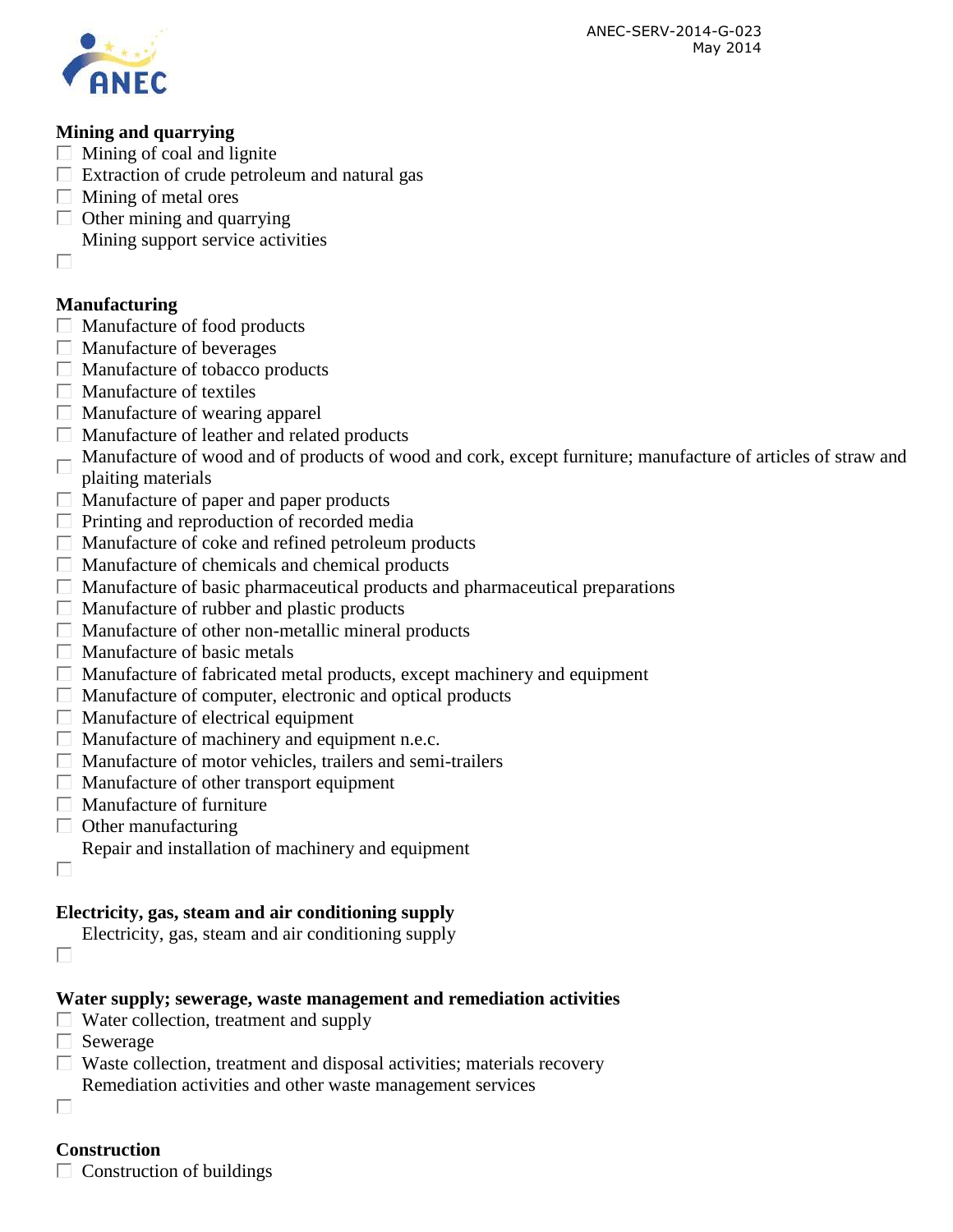

 $\Box$  Civil engineering

Specialised construction activities

П

## **Wholesale and retail trade; repair of motor vehicles and motorcycles**

- $\Box$  Wholesale and retail trade and repair of motor vehicles and motorcycles
- $\Box$  Wholesale trade, except of motor vehicles and motorcycles
- Retail trade, except of motor vehicles and motorcycles
- $\Box$

## **Transportation and storage**

- $\Box$  Land transport and transport via pipelines
- $\Box$  Water transport
- $\Box$  Air transport
- $\Box$  Warehousing and support activities for transportation Postal and courier activities
- □

## **Accommodation and food service activities**

- $\Box$  Accommodation
- Food and beverage service activities
- П

## **Information and communication**

- $\Box$  Publishing activities
- $\Box$  Motion picture, video and television programme production, sound recording and music publishing activities
- $\Box$  Programming and broadcasting activities
- $\Box$  Telecommunications
- $\Box$  Computer programming, consultancy and related activities Information service activities
- $\Box$

## **Financial and insurance activities**

- $\Box$  Financial service activities, except insurance and pension funding
- $\Box$  Insurance, reinsurance and pension funding, except compulsorysocial security
- Activities auxiliary to financial services and insurance activities
- $\Box$

## **Real estate activities**

- Real estate activities
- $\Box$

#### **Professional, scientific and technical activities**

- $\Box$  Legal and accounting activities
- $\Box$  Activities of head offices; management consultancy activities
- $\Box$  Architectural and engineering activities; technical testing and analysis
- $\Box$  Scientific research and development
- $\Box$  Advertising and market research
- $\Box$  Other professional, scientific and technical activities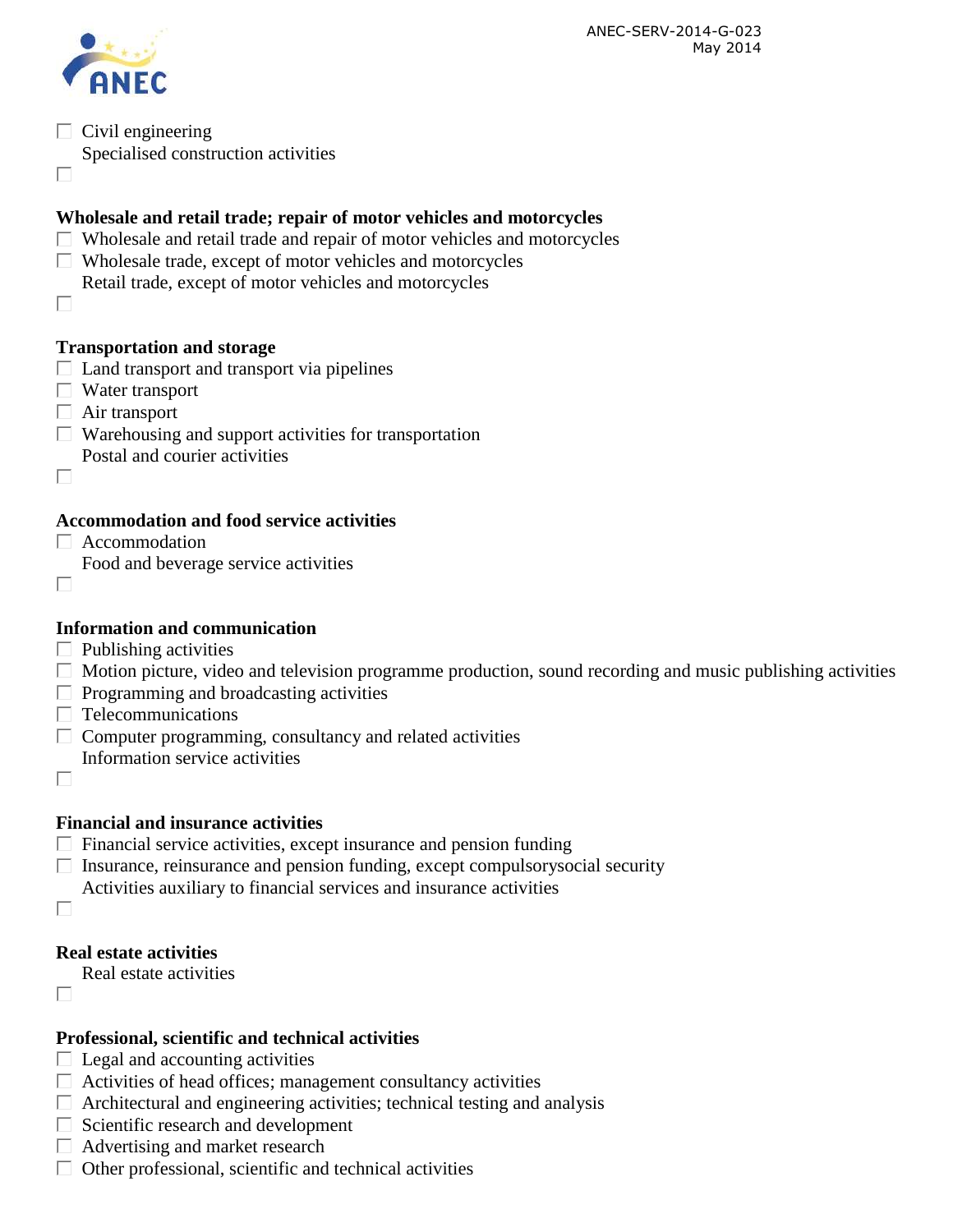

Veterinary activities

#### **Administrative and support service activities**

- $\Box$  Rental and leasing activities
- $\Box$  Employment activities
- $\Box$  Travel agency, tour operator reservation service and related activities
- $\Box$  Security and investigation activities
- $\Box$  Services to buildings and landscape activities
- Office administrative, office support and other business support activities
- $\Box$

 $\Box$ 

#### **Public administration and defence; compulsory social security**

- Public administration and defence; compulsory social security
- $\Box$

#### **Education**

Education

П

 $\Box$ 

## **Human health and social work activities**

- $\Box$  Human health activities
- $\Box$  Residential care activities
- Social work activities without accommodation

## **Arts, entertainment and recreation**

- $\Box$  Creative, arts and entertainment activities
- $\Box$  Libraries, archives, museums and other cultural activities
- $\Box$  Gambling and betting activities
	- Sports activities and amusement and recreation activities
- Е

## **Other service activities**

- $\triangleright$  Activities of membership organisations
- $\Box$  Repair of computers and personal and household goods
- $\Box$  Other personal service activities
- $\Box$  Don't know

## Q14 **In which of the following categories does your organisation fall in?**

- European [or international] trade/industry association
- $\overline{\circ}$  National trade/industry association
- Non-governmental (NGO), civil society or consumers' association
- Private company
- Public body or government agency
- University or research institution
- Other please specify
- C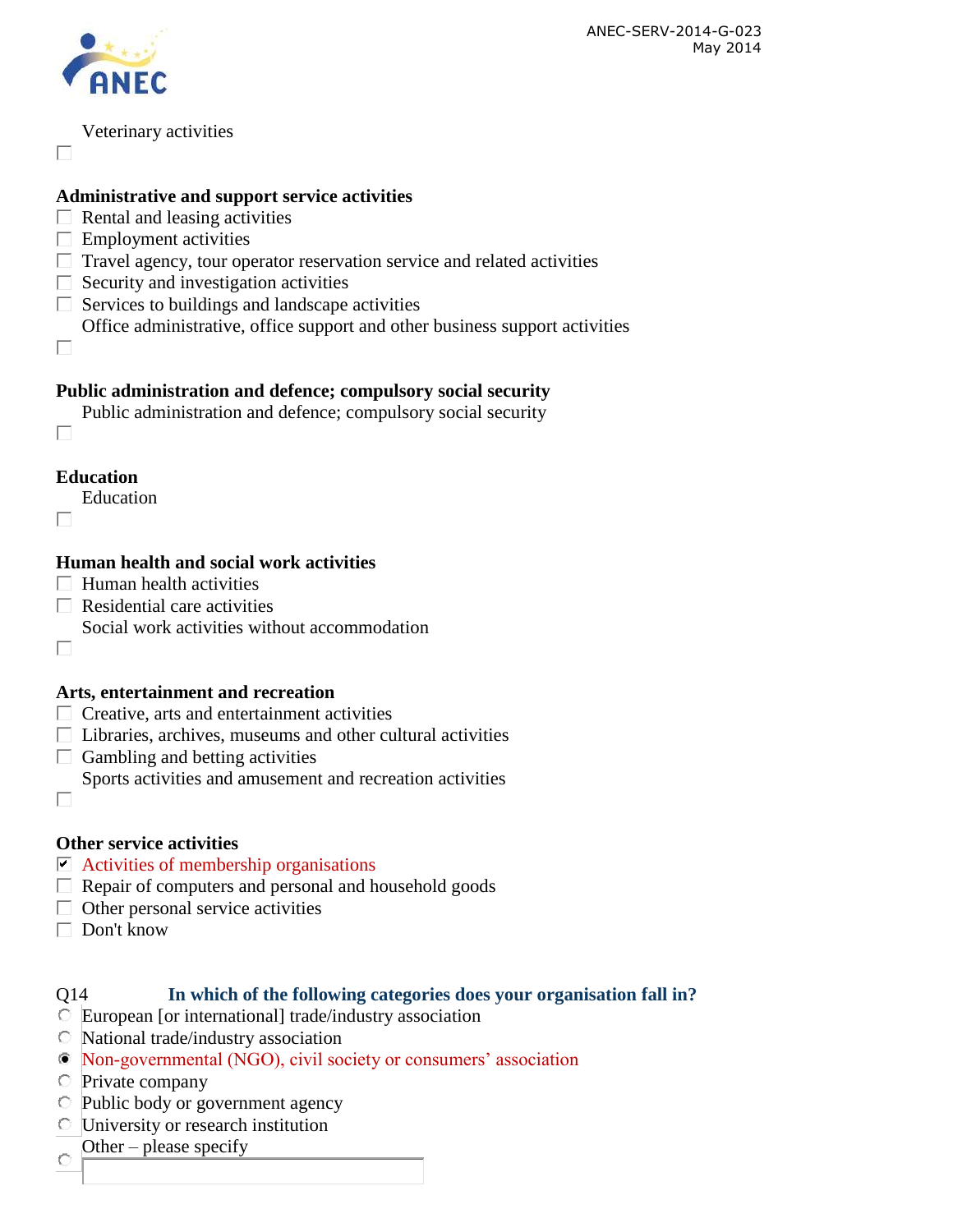

#### Q15 **Please indicate the size of your organization.**

- $\circ$  Micro 0 to 9 employees
- $\circ$  Small 10 to 49 employees
- $\degree$  Medium 50-249 employees
- Large 250-499 employees
- Very large 500 or more employees
- Don't know

#### Q16 **How would you classify your organisation's activities? (Select all that apply)**

- $\Box$  B to B (Business to business)
- $\Box$  B to C (Business to consumer)
- $\Box$  B to G (Business to government)
- $\Box$  G to B (Government to business)
- $\Box$  G to C (Government to consumer)
- $\nabla$  Not relevant
- $\Box$  Don't know

#### **Q17 In which country is your organisation based? If your organisation has facilities in multiple countries, please select the location you work from.**

|   | Austria                        | Greece            |   | Poland            |
|---|--------------------------------|-------------------|---|-------------------|
|   | $\triangleright$ Belgium       | Hungary           |   | Portugal          |
| L | Bulgaria                       | Iceland           |   | Romania           |
|   | Croatia                        | Ireland           |   | Slovakia          |
|   | Cyprus                         | Italy             |   | Slovenia          |
|   | $\Box$ Czech Republic          | Latvia            |   | Spain             |
|   | Denmark                        | Liechtenstein     |   | Sweden            |
|   | Estonia                        | Lithuania         |   | Switzerland       |
|   | Finland                        | $\Box$ Luxembourg | L | United Kingdom    |
|   | France                         | Malta             |   | Don't know        |
|   | Germany                        | Netherlands       |   | Prefer not to say |
|   | Other, non European countries. | Norway            |   |                   |

#### Q18 **Which of the following national markets does your organisation operate in? (Select all that apply)**

- 
- 
- 
- 
- $\Box$  Cyprus  $\Box$  Italy  $\Box$  Slovenia
- $\triangledown$  Czech Republic  $\triangledown$  Latvia  $\triangledown$  Spain
- 
- 
- 
- 
- 
- $\nabla$  Austria  $\Box$  Greece  $\nabla$  Poland
	-
	-
	-
	-
	-
- $\nabla$  Denmark  $\Box$  Liechtenstein  $\nabla$  Sweden
	-
	-
	-
	-
- 
- $\triangledown$  Belgium  $\triangledown$  Hungary  $\square$  Portugal
- $\nabla$  Bulgaria  $\nabla$  Iceland  $\nabla$  Romania
- $\nabla$  Croatia  $\nabla$  Ireland  $\nabla$  Slovakia
	-
	-
	-
- $\triangledown$  Estonia  $\triangledown$  Lithuania  $\triangledown$  Switzerland
- $\nabla$  Finland  $\nabla$  Luxembourg  $\nabla$  United Kingdom
- $\nabla$  France  $\nabla$  Malta  $\nabla$  Don't know
- $\triangledown$  Germany  $\triangledown$  Netherlands  $\triangledown$  Prefer not to say
- 
-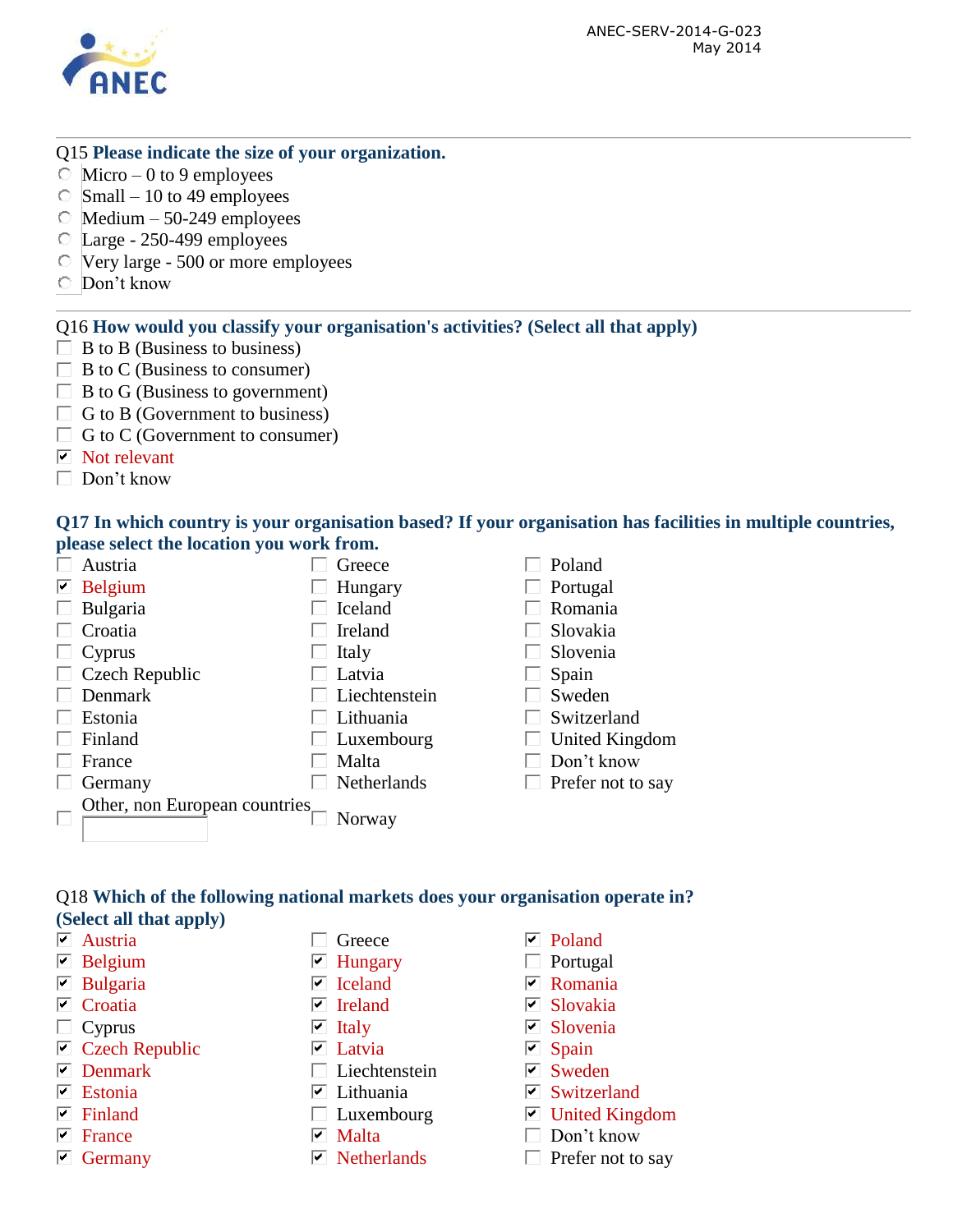

Other, non European countries  $\overline{\mathbf{v}}$ Norway FYROM, Turkey

Q19 **Final Section - Your details**

## **Please supply the following contact details. We will not contact you for anything other than research purposes.**

| Name of organisation<br>ANEC |  |
|------------------------------|--|
| Your name                    |  |
| Position or job title        |  |
| Phone number                 |  |
| Email address                |  |

#### Q20

## **Would you be willing to take part in future research on this subject?**

- Yes
- $\circ$  No

## Q21

## **Would you like to be kept informed of forthcoming events linked this project?**

Yes

No